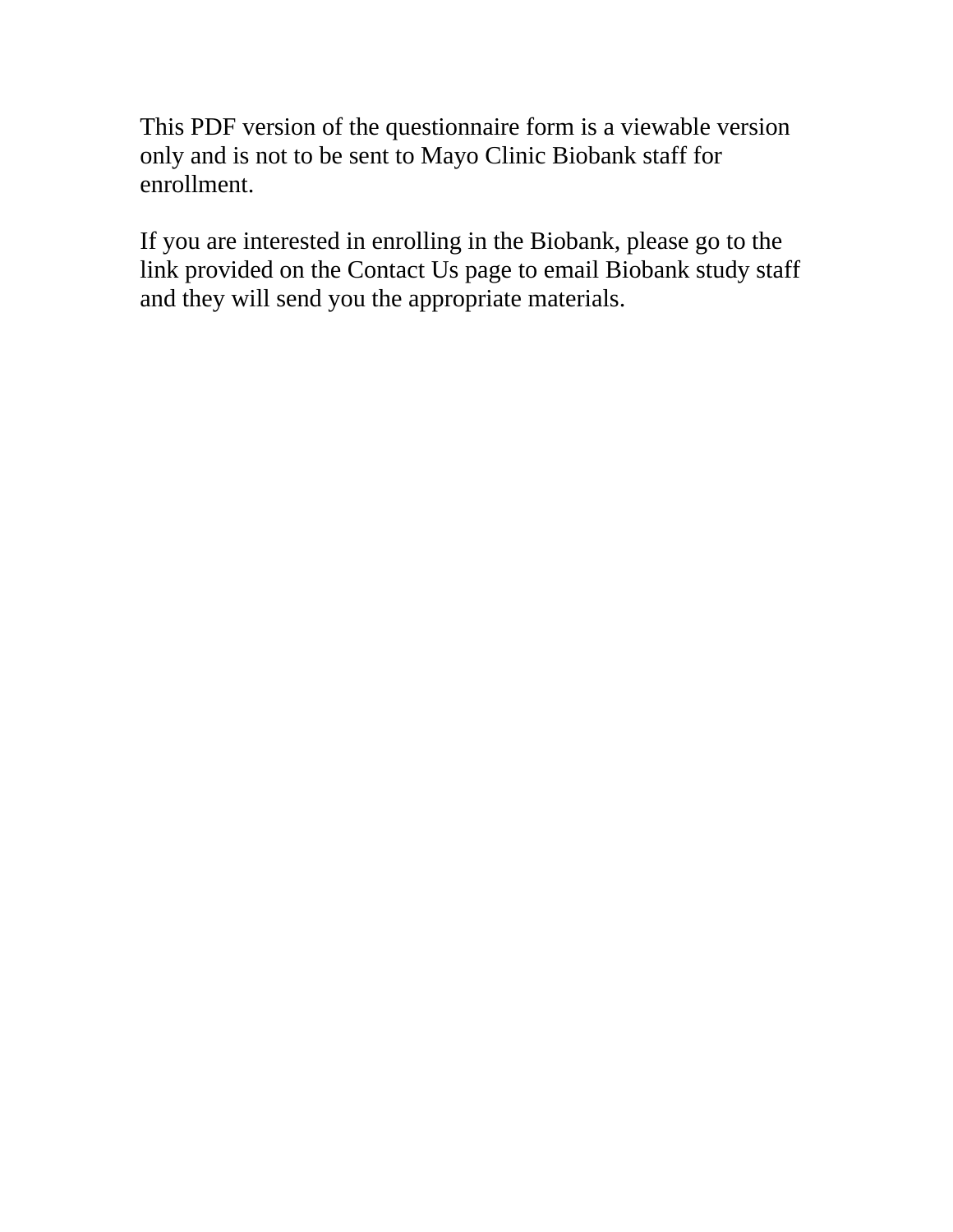

3/8" SPINE PERF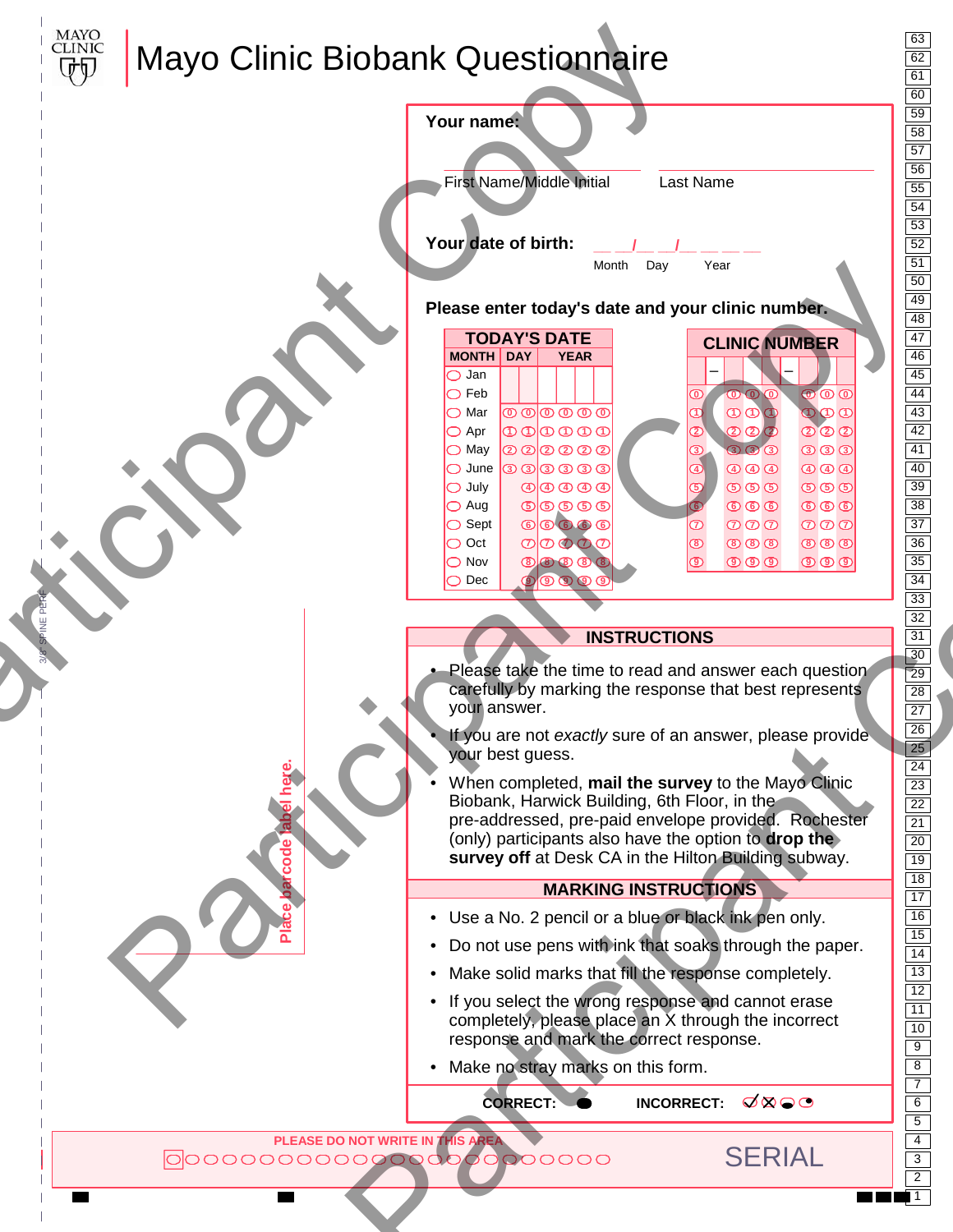| 63<br>62                                                                                                                                            |    |                                                                                                                |                   |              |                |              | <b>GENERAL HEALTH AND FUNCTIONING</b> |      |                |   |   |           | $\overline{2}$          |  |
|-----------------------------------------------------------------------------------------------------------------------------------------------------|----|----------------------------------------------------------------------------------------------------------------|-------------------|--------------|----------------|--------------|---------------------------------------|------|----------------|---|---|-----------|-------------------------|--|
| $\overline{61}$<br>$\begin{array}{r}\n\hline\n60 \\ \hline\n59 \\ \hline\n58\n\end{array}$                                                          |    | 1. In general, would you say your health is                                                                    |                   |              |                |              |                                       |      |                |   |   |           |                         |  |
| $\frac{57}{56}$ $\frac{56}{54}$ $\frac{54}{53}$ $\frac{52}{51}$                                                                                     |    | $\circ$ Excellent                                                                                              | $\circ$ Very good |              |                | $\circ$ Good |                                       | Fair | Poor           |   |   |           |                         |  |
|                                                                                                                                                     | 2. | Compared to one year ago, how would you rate your health in general now?                                       |                   |              |                |              |                                       |      |                |   |   |           |                         |  |
| $\overline{50}$                                                                                                                                     |    | $\circ$ Much better now than one year ago<br>○ Somewhat better now than one year ago<br>$\circ$ About the same |                   |              |                |              |                                       |      |                |   |   |           |                         |  |
| $\frac{49}{48}$                                                                                                                                     |    | $\circ$ Somewhat worse now than one year ago<br>$\circ$ Much worse now than one year ago                       |                   |              |                |              |                                       |      |                |   |   |           |                         |  |
| $\begin{array}{r l}\n\hline\n47 \\ \hline\n46 \\ \hline\n44 \\ \hline\n43 \\ \hline\n42 \\ \hline\n41\n\end{array}$                                 | 3. | Thinking about people your age, would you say that you are in better physical shape, about the                 |                   |              |                |              |                                       |      |                |   |   |           |                         |  |
|                                                                                                                                                     |    | same, or worse physical shape compared to others your age?                                                     |                   |              |                |              |                                       |      |                |   |   |           |                         |  |
| $\frac{\overline{40}}{\overline{39}}$ $\frac{\overline{38}}{\overline{37}}$                                                                         |    | O Better physical shape<br>About the same physical shape<br>$\circ$ Worse physical shape                       |                   |              |                |              |                                       |      |                |   |   |           |                         |  |
| $\overline{36}$                                                                                                                                     |    |                                                                                                                |                   |              |                |              |                                       |      |                |   |   |           |                         |  |
|                                                                                                                                                     |    | 4. How would you describe                                                                                      |                   |              |                |              |                                       |      |                |   |   |           |                         |  |
|                                                                                                                                                     |    | your overall quality of life?                                                                                  |                   |              |                |              |                                       |      |                |   |   |           |                         |  |
|                                                                                                                                                     |    | As bad as<br>it can be                                                                                         |                   |              |                |              |                                       |      |                |   |   |           | As good as<br>it can be |  |
|                                                                                                                                                     |    | your overall mental (intellectual) well-being?                                                                 |                   |              |                |              |                                       |      |                |   |   |           |                         |  |
|                                                                                                                                                     |    | As bad as<br>$\circledcirc$<br>it can be                                                                       | $\bigcirc$        | $^\circledR$ |                |              | ග                                     |      | 77             |   | ⊚ | <b>TO</b> | As good as<br>it can be |  |
|                                                                                                                                                     |    | your overall physical well-being?                                                                              |                   |              |                |              |                                       |      |                |   |   |           |                         |  |
| <u>26<br/>26<br/>27<br/>21<br/>20<br/>20<br/>20<br/>30<br/>20<br/>30<br/>20<br/>30<br/>20<br/>20<br/>20<br/>20<br/>20<br/>20<br/>20<br/>20<br/></u> |    | As bad as<br>ൕ<br>it can be                                                                                    |                   |              | $\circledcirc$ | ④            | ග                                     |      | $\circledcirc$ | ◙ |   |           | As good as<br>it can be |  |
|                                                                                                                                                     |    | your overall emotional well-being?                                                                             |                   |              |                |              |                                       |      |                |   |   |           |                         |  |
|                                                                                                                                                     |    | As bad as<br>it can be                                                                                         |                   | $^\circledR$ | ③              | $\bigcirc$   | $\circled$                            | ൹    | $\circledcirc$ |   |   |           | As good as<br>it can be |  |
|                                                                                                                                                     |    | your level of social activity?                                                                                 |                   |              |                |              |                                       |      |                |   |   |           |                         |  |
|                                                                                                                                                     |    | As bad as<br>$\circledcirc$<br>it can be                                                                       | $\bigcirc$        | ☎            | $\circled{3}$  | $\bigcirc$   |                                       |      |                |   | ◉ | ൹         | As good as<br>it can be |  |
|                                                                                                                                                     |    | your overall spiritual well-being?                                                                             |                   |              |                |              |                                       |      |                |   |   |           |                         |  |
|                                                                                                                                                     |    | As bad as<br>$\circledcirc$<br>it can be                                                                       | $\circ$           |              | $\circled{3}$  |              |                                       |      | $\circledcirc$ |   | ⊚ | ൹         | As good as<br>it can be |  |
|                                                                                                                                                     |    |                                                                                                                |                   |              |                |              |                                       |      |                |   |   |           |                         |  |
|                                                                                                                                                     |    |                                                                                                                |                   |              |                |              |                                       |      |                |   |   |           |                         |  |
|                                                                                                                                                     |    |                                                                                                                |                   |              |                |              |                                       |      |                |   |   |           |                         |  |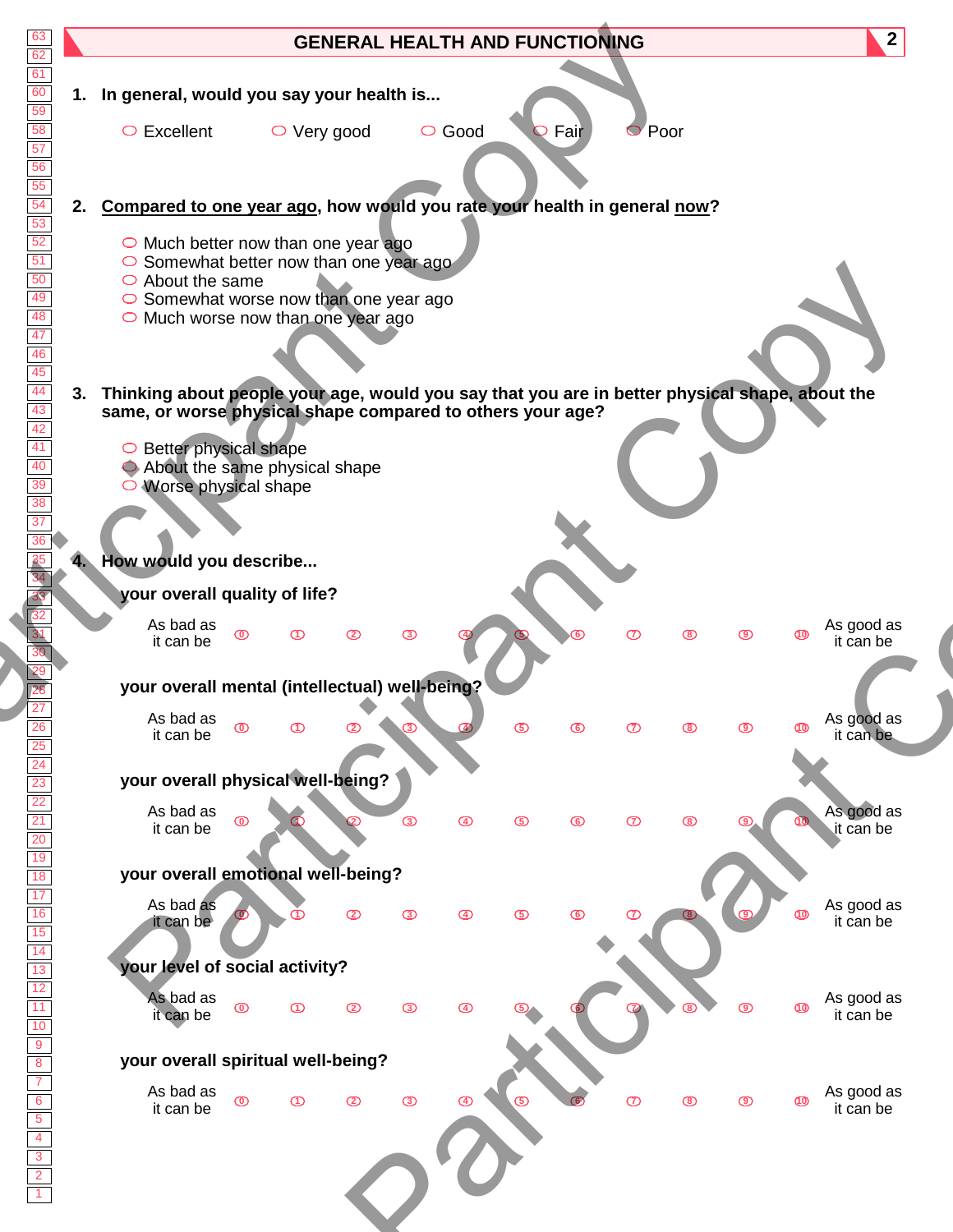| your responses to other statements. There are no<br>"correct" or "incorrect" answers. Answer according<br>to your own feelings, rather than how you think<br>"most people" would answer.) | agree<br>a lot      | agree<br>a little                  | I neither<br>agree nor<br>disagree | disagree<br>a little           | disagree<br>a lot             |
|-------------------------------------------------------------------------------------------------------------------------------------------------------------------------------------------|---------------------|------------------------------------|------------------------------------|--------------------------------|-------------------------------|
| In uncertain times, I usually expect the best.                                                                                                                                            |                     | ◯                                  | $\circ$                            | $\bigcirc$                     | $\circ$                       |
| If something can go wrong for me, it will.                                                                                                                                                |                     | $\circ$                            | $\circ$                            | $\circ$                        | $\circ$                       |
| I'm always optimistic about my future.                                                                                                                                                    | $\circ$             | $\circ$                            | $\bigcirc$                         | $\circ$                        | $\circ$                       |
| I hardly ever expect things to go my way.                                                                                                                                                 | $\circ$             | $\circ$                            | $\bigcirc$                         | $\bigcirc$                     |                               |
| I rarely count on good things happening to me.                                                                                                                                            | $\circ$             | $\circ$                            | $\circ$                            | $\bigcirc$                     |                               |
| Overall, I expect more good things to happen to<br>me than bad.                                                                                                                           | $\circ$             | $\circ$                            | $\circ$                            |                                |                               |
| 6. What is your level of fatigue today with 0 = "No fatigue" to 10 = "Greatest possible fatigue"?<br>No.<br>ത<br>fatigue                                                                  | ര                   |                                    |                                    |                                | Greatest<br>possible fatigue  |
| How much of the time<br>is there someone available to you whom you can<br>count on to listen to you when you need to talk?                                                                | None of<br>the time | A little of<br>the time<br>$\circ$ | Some of<br>the time<br>$\circ$     | Most of<br>the time<br>$\circ$ | All of<br>the time<br>$\circ$ |
| is there someone available to you to give you<br>good advice about a problem?                                                                                                             |                     |                                    |                                    |                                |                               |
| is there someone available to you who shows you<br>love and affection?                                                                                                                    | $\circ$             | $\circ$                            | $\bigcirc$                         | $\bigcirc$                     |                               |
| is there someone available to help with daily<br>chores?                                                                                                                                  | $\circ$             | $\circ$                            | $\circ$                            |                                |                               |
| can you count on anyone to provide you with<br>emotional support (talking over problems or<br>helping you make a difficult decision)?                                                     | $\circ$             | $\circ$                            |                                    |                                | $\circ$                       |
| do you have as much contact as you would like<br>with someone you feel close to, someone in<br>whom you can trust and confide in?                                                         | $\circ$             |                                    |                                    | $\bigcirc$                     | $\circ$                       |
|                                                                                                                                                                                           |                     |                                    |                                    |                                |                               |
| 8. During the past 12 months, would you say your emotional or psychological health has been<br>$\circ$ Excellent<br>$\circ$ Very good                                                     | ○ Good<br>O Fair    | $\circ$ Poor                       |                                    | $\bigcirc$ Don't know          |                               |
|                                                                                                                                                                                           |                     |                                    |                                    |                                |                               |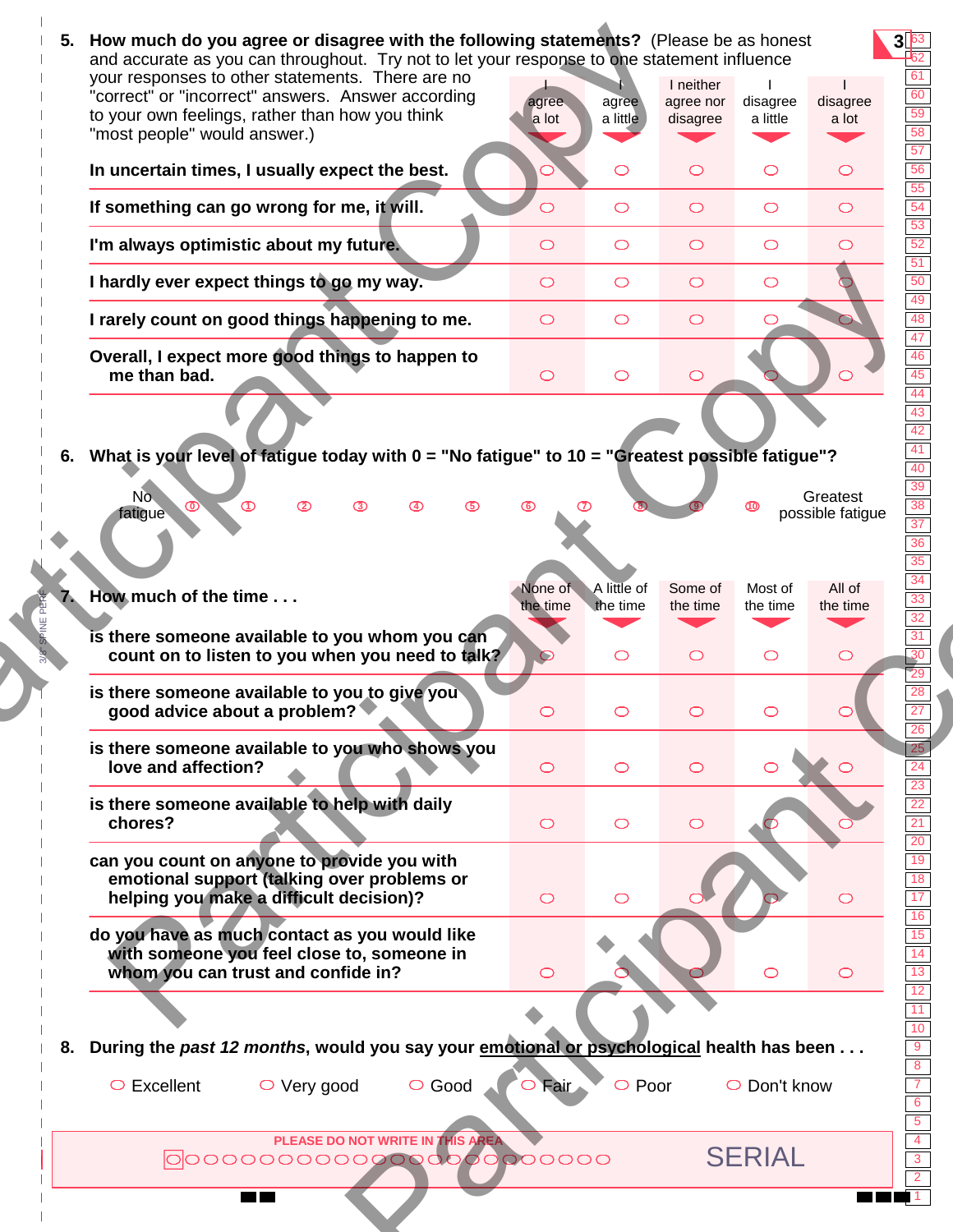| 63<br>62<br>61                                                                   | 9.  | During the past 2 weeks, how often have you been bothered by feeling down, depressed,<br>or hopeless?                                                                                       | $\sqrt{4}$ |
|----------------------------------------------------------------------------------|-----|---------------------------------------------------------------------------------------------------------------------------------------------------------------------------------------------|------------|
| 60<br>59<br>58                                                                   |     | $\circ$ Some<br>$\circ$ Not<br>$\circ$ Several<br>$\circ$ More than half<br>$\circ$ Don't<br><b>Nearly</b><br>at all<br>every day<br>the days<br>know<br>days                               |            |
| 57<br>56<br>55<br>$\overline{54}$                                                | 10. | During the past 2 weeks, how often have you been bothered by having little interest or little<br>pleasure in doing things?                                                                  |            |
| $\overline{53}$<br>52<br>$\overline{51}$                                         |     | $\circ$ Some<br>More than half<br>$\circ$ Not<br>$\circ$ Several<br>$\circ$ Nearly<br>$\circ$ Don't<br>the days<br>at all<br>every day<br>know<br>days                                      |            |
| 50<br>49<br>48<br>47                                                             |     | 11. Have you ever had a period lasting 4 days or longer when you became so happy or excited that<br>you either got into trouble, people worried about you, or a doctor said you were manic? |            |
| 46<br>45<br>44                                                                   |     | $\circ$ Yes<br>$\bigcirc$ No                                                                                                                                                                |            |
| 43<br>42<br>41<br>40                                                             |     | 12. In the past 30 days, have you experienced heartburn, a burning pain, or discomfort behind the<br>breast bone in the chest?<br>$\bigcirc$ No $\bigcirc$<br>Yes                           |            |
| $\overline{39}$<br>$\overline{38}$<br>$\overline{37}$                            |     | How often does this or did this heartburn occur?                                                                                                                                            |            |
|                                                                                  |     | $\circ$ Less than once a month<br>$\circ$ About once a month<br>$\circ$ About once a week<br>$\circ$ Several times a week<br>$\circ$ Daily                                                  |            |
|                                                                                  |     | Is your heartburn better (eased) by taking antacids? (Examples: Amphojel,<br>ALternaGEL, Gaviscon, Maalox, Mylanta, Riopan, Rolaids, Tums.)                                                 |            |
|                                                                                  |     | $\circ$ I do not take antacids for heartburn<br>$\circ$ Yes<br>$\circ$ No<br>In the past 30 days, has your heartburn awakened you at night?                                                 |            |
|                                                                                  |     | Yes                                                                                                                                                                                         |            |
|                                                                                  |     | In the past 30 days, has your heartburn often travelled up toward your neck?<br>$\circ$ Yes<br>No                                                                                           |            |
| $\overline{11}$                                                                  |     | 13. In the past 30 days, have you experienced acid regurgitation, a bitter or sour-tasting fluid coming                                                                                     |            |
| $\begin{array}{r} \hline 10 \\ \hline 9 \\ \hline 8 \end{array}$                 |     | up from the stomach into your mouth or throat?                                                                                                                                              |            |
| $\overline{7}$                                                                   |     | $\bigcirc$ No<br>$\circ$ Yes                                                                                                                                                                |            |
| $\begin{array}{ c c }\n\hline\n6 & 5 \\ \hline\n4 & 3 \\ \hline\n2\n\end{array}$ |     | Do you experience acid regurgitation at least once a week?<br>$\bigcirc$ No<br>Yes                                                                                                          |            |
|                                                                                  |     |                                                                                                                                                                                             |            |
|                                                                                  |     |                                                                                                                                                                                             |            |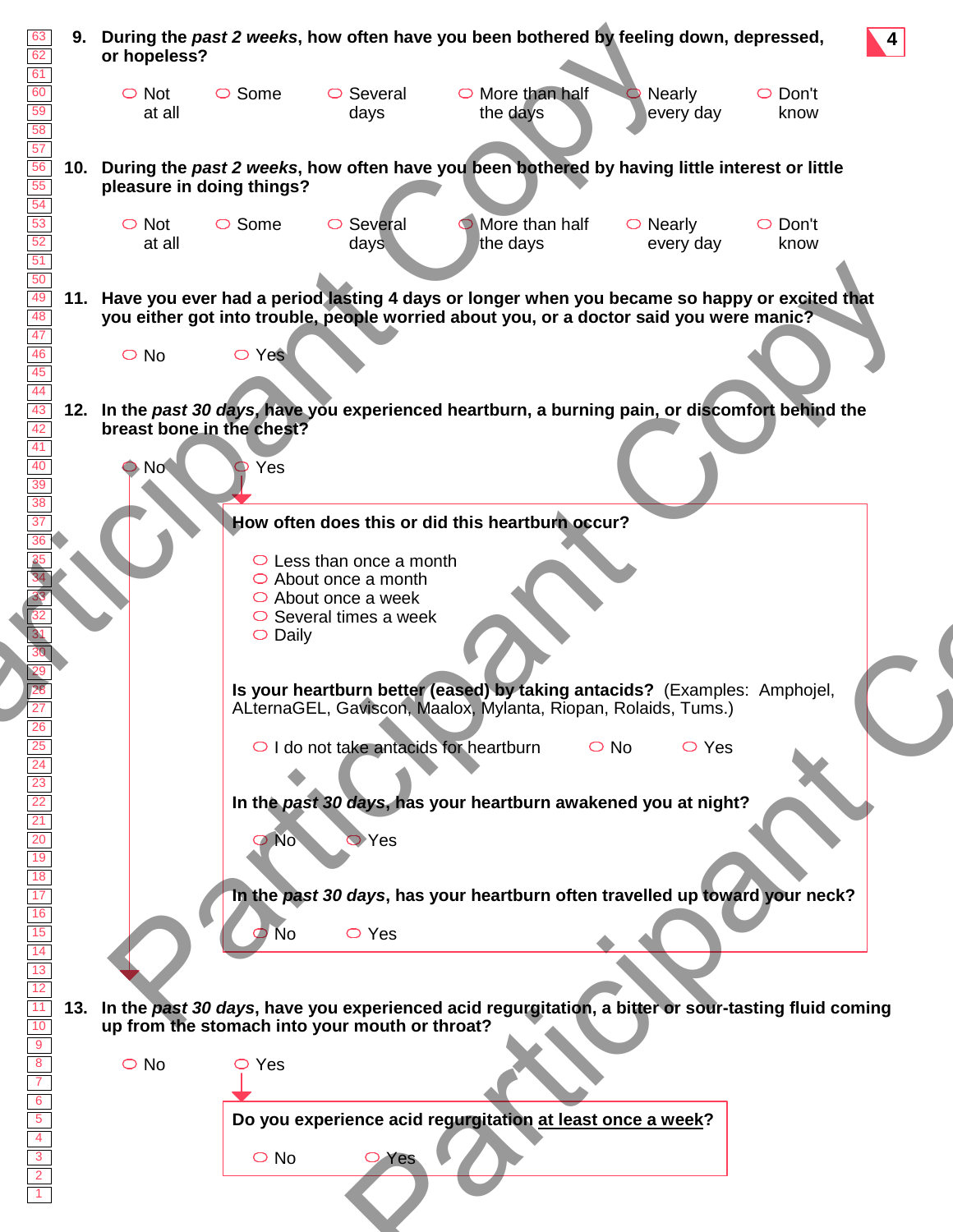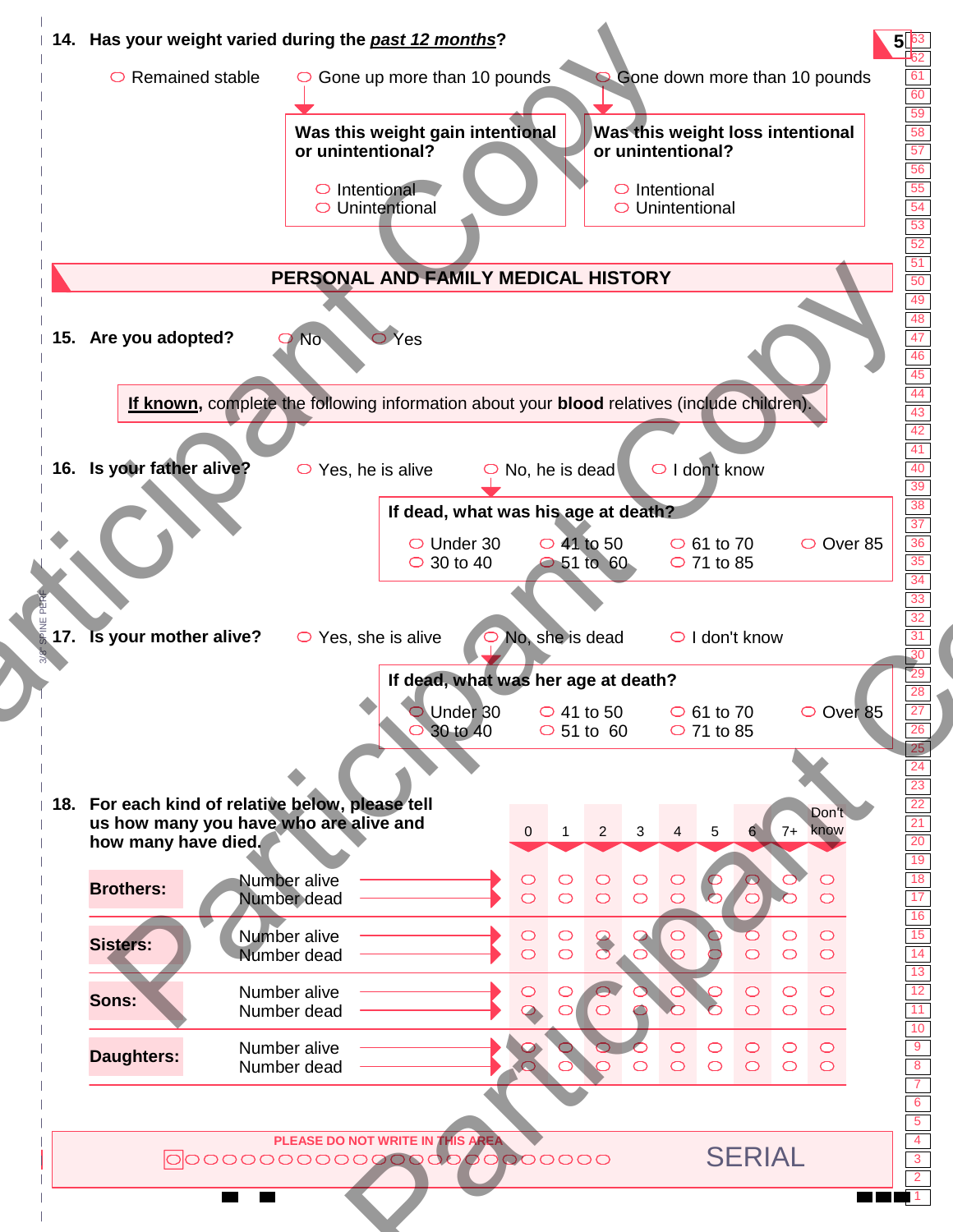

| In addition, please indicate<br>whether or not your family<br>members have had this condition<br>by marking "Yes," "No," or<br>"Don't know." We are only<br>interested in relatives that are |                          |                          | Age when this condition<br>was first diagnosed. | <b>Self</b>                       |                                     |                                   | Do or did any of your first-<br>degree relatives (parents,<br>sisters, brothers, children)<br>have this condition? | <b>Relatives</b>               |                          |
|----------------------------------------------------------------------------------------------------------------------------------------------------------------------------------------------|--------------------------|--------------------------|-------------------------------------------------|-----------------------------------|-------------------------------------|-----------------------------------|--------------------------------------------------------------------------------------------------------------------|--------------------------------|--------------------------|
| related to you by blood.<br>Rheumatologic                                                                                                                                                    |                          | 19 or<br>None younger    | $20$ to<br>49                                   | 50 to<br>64                       | 65 to<br>79                         | 80 or<br>older                    | No                                                                                                                 | Yes                            | Don't<br>know            |
| Arthritis (osteoarthritis)<br><b>Arthritis (rheumatoid)</b>                                                                                                                                  |                          | $\bigcirc$               | $\bigcirc$<br>$\bigcirc$                        | O<br>$\bigcirc$                   | $\bigcirc$<br>$\circ$               | $\bigcirc$<br>$\bigcirc$          | $\circlearrowright$<br>$\bigcirc$                                                                                  |                                | ⊂                        |
| Fibromyalgia<br>Autoimmune disorder<br>(lupus, scleroderma)                                                                                                                                  | $\circ$                  | $\bigcirc$<br>$\bigcirc$ | $\circ$<br>$\circ$                              | $\circlearrowright$<br>$\bigcirc$ | $\circ$<br>$\circ$                  | $\bigcirc$<br>$\bigcirc$          |                                                                                                                    |                                |                          |
| <b>Gynecologic</b><br><b>Endometriosis</b>                                                                                                                                                   | $\circ$                  | $\bigcirc$               | $\circ$                                         | $\circlearrowright$               |                                     |                                   |                                                                                                                    |                                | $\circ$                  |
| <b>Liver</b><br>Hepatitis A, B, or C<br>Other liver disease                                                                                                                                  | $\circ$<br>$\circ$       | $\bigcirc$<br>$\circ$    | $\circ$<br>$\circ$                              |                                   | $\bigcirc$<br>$\overline{\bigcirc}$ | $\circlearrowright$<br>$\bigcirc$ | $\bigcirc$<br>$\circ$                                                                                              | $\circlearrowright$<br>$\circ$ | $\circ$<br>$\bigcirc$    |
| <b>Hematologic</b><br>Organ or bone marrow transplant<br><b>Bleeding disorder</b>                                                                                                            | $\circ$<br>$\circ$       |                          |                                                 |                                   | $\circ$<br>$\overline{\bigcirc}$    | $\bigcirc$<br>$\bigcirc$          | $\circ$<br>$\circ$                                                                                                 | $\circlearrowright$<br>$\circ$ | $\circ$<br>$\bigcirc$    |
| Sickle cell anemia                                                                                                                                                                           | $\circ$                  |                          |                                                 | ◯                                 | $\circ$                             | $\bigcirc$                        | $\bigcirc$                                                                                                         | $\circ$                        |                          |
| <b>Infectious Diseases</b><br><b>HIV (AIDS)</b><br><b>Tuberculosis</b>                                                                                                                       |                          |                          | $\bigcirc$<br>$\circ$                           | $\circlearrowright$<br>$\bigcirc$ | $\circ$<br>$\circ$                  | $\bigcirc$<br>$\bigcirc$          | $\bigcirc$<br>$\circ$                                                                                              | O                              | $\bigcirc$               |
| <b>Cancer</b><br><b>Thyroid cancer</b><br>Lung cancer                                                                                                                                        | $\circ$<br>$\circ$       | $\bigcirc$<br>$\bigcirc$ | $\bigcirc$<br>$\circ$                           | $\circ$<br>$\circ$                | $\circ$<br>$\circ$                  | $\bigcirc$<br>$\bigcirc$          |                                                                                                                    | $\bigcirc$                     | O<br>$\bigcirc$          |
| <b>Breast cancer</b><br><b>Esophageal cancer</b>                                                                                                                                             | $\circ$<br>$\circ$       | $\bigcirc$<br>$\circ$    | $\circ$<br>$\circ$                              | $\bigcirc$<br>$\bigcirc$          | $\bigcirc$<br>$\bigcirc$            | $\bigcirc$                        |                                                                                                                    | $\circ$<br>$\circ$             | $\bigcirc$<br>$\bigcirc$ |
| <b>Pancreatic cancer</b><br><b>Stomach cancer</b>                                                                                                                                            | $\circ$<br>$\circ$       | $\bigcirc$<br>$\circ$    | $\circ$<br>$\bigcirc$                           | $\circ$                           |                                     | $\circ$                           | $\bigcirc$<br>$\circ$                                                                                              | $\circ$<br>$\circ$             | $\circ$<br>$\bigcirc$    |
| Colon or rectal cancer<br>Liver cancer                                                                                                                                                       | $\circ$<br>$\circ$       | $\bigcirc$<br>$\circ$    | $\overline{O}$                                  |                                   |                                     | $\bigcirc$                        | $\circ$<br>$\circ$                                                                                                 | $\circ$<br>$\circ$             | $\bigcirc$<br>$\bigcirc$ |
| Uterine/endometrial cancer<br><b>Cervical cancer</b>                                                                                                                                         | $\bigcirc$<br>$\bigcirc$ | $\bigcirc$<br>$\circ$    |                                                 |                                   | $\bigcirc$<br>$\overline{\bigcirc}$ | $\bigcirc$<br>$\bigcirc$          | $\bigcirc$<br>$\circ$                                                                                              | $\circ$<br>$\bigcirc$          | $\circ$<br>$\bigcirc$    |
| <b>Ovarian cancer</b><br><b>Prostate cancer</b>                                                                                                                                              | $\bigcirc$<br>$\circ$    |                          |                                                 | $\circlearrowright$<br>$\bigcirc$ | $\bigcirc$<br>$\bigcirc$            | $\bigcirc$<br>$\bigcirc$          | $\bigcirc$<br>$\bigcirc$                                                                                           | $\circ$<br>$\circ$             | $\circ$<br>$\bigcirc$    |
|                                                                                                                                                                                              |                          |                          |                                                 |                                   |                                     |                                   | Continues on next page                                                                                             |                                |                          |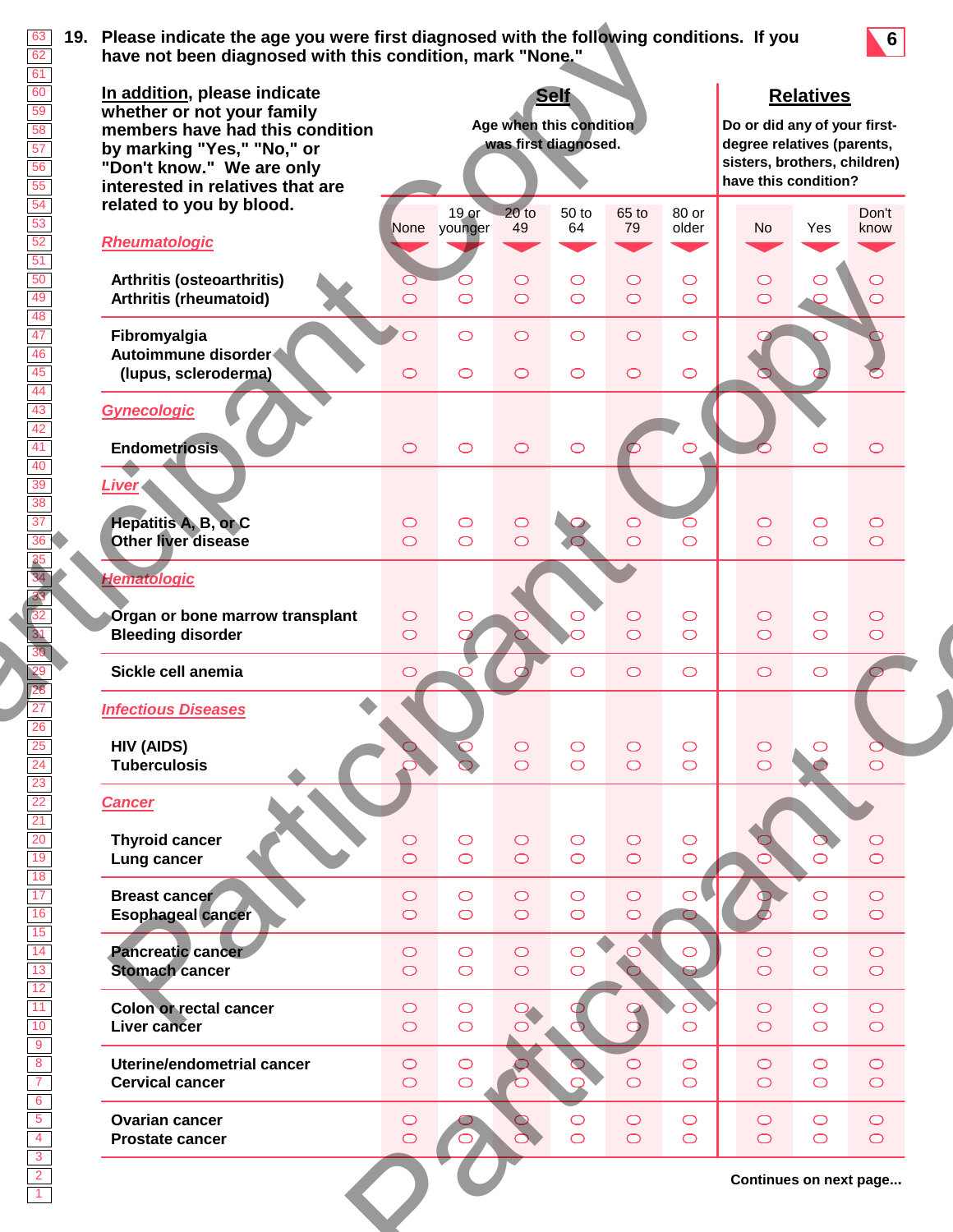| Self<br><b>Relatives</b><br>Age when this condition<br>Do or did any of your first-<br>was first diagnosed.<br>degree relatives (parents,<br>sisters, brothers, children)<br>have this condition?<br>$20$ to<br>50 to<br>19 or<br>65 to<br>80 or<br>Don't<br>$-49$<br>64<br>79<br>No<br>Yes<br>None younger<br>older<br>know<br><b>Cancer (continued)</b><br><b>Testicular cancer</b><br>$\bigcirc$<br>$\bigcirc$<br>$\bigcirc$<br>$\circ$<br>$\circ$<br>$\circ$<br>O<br>$\circ$<br>$\circ$<br>$\circ$<br>$\circ$<br><b>Melanoma</b><br>$\bigcirc$<br>$\circ$<br>$\circ$<br>Nonmelanoma skin cancer<br>$\bigcirc$<br>$\circ$<br>$\bigcirc$<br>$\circ$<br>$\circ$<br>$\circ$<br>$\circ$<br>$\bigcirc$<br>$\circ$<br>$\circ$<br>$\bigcirc$<br>$\bigcirc$<br>$\bigcirc$<br>$\bigcirc$<br><b>Sarcoma</b><br>$\circ$<br>O<br><b>Bone cancer</b><br>$\bigcirc$<br>$\bigcirc$<br>$\bigcirc$<br>$\circ$<br>$\circ$<br>$\bigcirc$<br>$\overline{O}$<br>$\bigcirc$<br>$\bigcirc$<br>$\bigcirc$<br>$\circ$<br>$\bigcirc$<br>$\bigcirc$<br>Leukemia<br>$\bigcap$<br>$\bigcirc$<br>Lymphoma<br>$\bigcirc$<br>$\bigcirc$<br>$\bigcirc$<br>$\circ$<br>$\bigcirc$<br>$\bigcirc$<br>$\bigcirc$<br>$\circ$<br>$\bigcirc$<br>$\bigcirc$<br>$\circ$<br>Kidney cancer<br>⊂<br>◯<br>Urinary/bladder cancer<br>$\bigcirc$<br>$\bigcirc$<br>$\bigcirc$<br>$\bigcirc$<br>$\bigcirc$<br>$\circ$<br>$\bigcirc$<br>$\circ$<br>$\circ$<br>$\circ$<br>$\bigcirc$<br>$\circ$<br>$\circ$<br>Other cancer<br>$\bigcirc$<br>$\bigcirc$<br>$\bigcirc$<br><b>Neurologic</b><br><b>Alzheimer's disease</b><br>$\circ$<br>$\bigcirc$<br>$\circ$<br>$\bigcirc$<br>$\circ$<br>$\bigcirc$<br>$\circ$<br>$\circ$<br>$\circ$<br>$\circ$<br><b>Parkinson's disease</b><br>$\circ$<br>$\bigcirc$<br>$\circ$<br>◯<br><b>Dementia</b><br>$\bigcirc$<br>$\bigcirc$<br>$\bigcirc$<br>$\circ$<br>$\bigcirc$<br>$\circ$<br>$\circ$<br>$\circ$<br>$\bigcirc$<br>$\circ$<br>$\circ$<br>$\circ$<br>$\bigcirc$<br>$\circ$<br><b>Migraine headaches</b><br>Stroke (CVA)<br>$\bigcirc$<br>$\circ$<br>$\circ$<br>$\bigcirc$<br>$\circlearrowright$<br>$\circ$<br>$\circ$<br>TIA (mini stroke)<br>$\subset$<br>$\circ$<br>$\bigcirc$<br>$\circ$<br>$\circ$<br>Epilepsy (seizure disorder)<br>$\bigcirc$<br>$\circ$<br>$\bigcirc$<br>$\circ$<br>$\circ$<br>C<br>$\circ$<br>$\bigcirc$<br><b>Narcolepsy</b><br>$\circ$<br>$\circ$<br>$\circ$<br>$\circlearrowright$<br><b>Mental Health</b><br>Anxiety<br>$\bigcirc$<br>$\bigcirc$<br>$\circ$<br>$\bigcirc$<br>$\bigcirc$<br>O<br>$\overline{\bigcirc}$<br>$\circ$<br>$\circ$<br><b>Depression</b><br>$\bigcirc$<br>$\circ$<br>$\bigcirc$<br>$\bigcirc$<br>Down syndrome<br>$\circ$<br>$\bigcirc$<br>$\bigcirc$<br>$\bigcirc$<br>$\bigcirc$<br>$\bigcirc$<br>$\circ$<br>$\circ$<br>$\circ$<br><b>Bipolar disorder</b><br>$\circ$<br>$\bigcirc$<br>$\circ$<br>$\bigcirc$<br>$\circ$<br>$\bigcirc$<br>$\bigcirc$<br><b>Autism</b><br>$\bigcirc$<br>$\bigcirc$<br>$\circ$<br>$\circ$<br>$\bigcirc$<br><b>Attention deficit/hyperactivity</b><br>disorder<br>$\circ$<br>$\circ$<br>$\bigcirc$<br>$\bigcirc$<br>$\bigcirc$<br>$\circ$<br>$\circ$<br><b>Alcoholism</b><br>$\circ$<br>$\bigcirc$<br>$\circ$<br>$\bigcirc$<br>$\bigcirc$<br>$\circ$<br>$\overline{O}$<br>$\circ$<br>Other psychiatric or mental illness<br>$\bigcirc$<br>$\circ$<br>$\bigcirc$<br>$\circ$<br>$\circ$<br>$\bigcirc$<br>Continues on next page<br>PLEASE DO NOT WRITE IN THIS AREA<br><b>SERIAL</b><br>000000000000000000000000 |  |  |  |  |  |
|------------------------------------------------------------------------------------------------------------------------------------------------------------------------------------------------------------------------------------------------------------------------------------------------------------------------------------------------------------------------------------------------------------------------------------------------------------------------------------------------------------------------------------------------------------------------------------------------------------------------------------------------------------------------------------------------------------------------------------------------------------------------------------------------------------------------------------------------------------------------------------------------------------------------------------------------------------------------------------------------------------------------------------------------------------------------------------------------------------------------------------------------------------------------------------------------------------------------------------------------------------------------------------------------------------------------------------------------------------------------------------------------------------------------------------------------------------------------------------------------------------------------------------------------------------------------------------------------------------------------------------------------------------------------------------------------------------------------------------------------------------------------------------------------------------------------------------------------------------------------------------------------------------------------------------------------------------------------------------------------------------------------------------------------------------------------------------------------------------------------------------------------------------------------------------------------------------------------------------------------------------------------------------------------------------------------------------------------------------------------------------------------------------------------------------------------------------------------------------------------------------------------------------------------------------------------------------------------------------------------------------------------------------------------------------------------------------------------------------------------------------------------------------------------------------------------------------------------------------------------------------------------------------------------------------------------------------------------------------------------------------------------------------------------------------------------------------------------------------------------------------------------------------------------------------------------------------------------------------------------------------------------------------------------------------------------------------------------------------------------------------------------------------------------------------------------------------------------------------------|--|--|--|--|--|
|                                                                                                                                                                                                                                                                                                                                                                                                                                                                                                                                                                                                                                                                                                                                                                                                                                                                                                                                                                                                                                                                                                                                                                                                                                                                                                                                                                                                                                                                                                                                                                                                                                                                                                                                                                                                                                                                                                                                                                                                                                                                                                                                                                                                                                                                                                                                                                                                                                                                                                                                                                                                                                                                                                                                                                                                                                                                                                                                                                                                                                                                                                                                                                                                                                                                                                                                                                                                                                                                                          |  |  |  |  |  |
|                                                                                                                                                                                                                                                                                                                                                                                                                                                                                                                                                                                                                                                                                                                                                                                                                                                                                                                                                                                                                                                                                                                                                                                                                                                                                                                                                                                                                                                                                                                                                                                                                                                                                                                                                                                                                                                                                                                                                                                                                                                                                                                                                                                                                                                                                                                                                                                                                                                                                                                                                                                                                                                                                                                                                                                                                                                                                                                                                                                                                                                                                                                                                                                                                                                                                                                                                                                                                                                                                          |  |  |  |  |  |
|                                                                                                                                                                                                                                                                                                                                                                                                                                                                                                                                                                                                                                                                                                                                                                                                                                                                                                                                                                                                                                                                                                                                                                                                                                                                                                                                                                                                                                                                                                                                                                                                                                                                                                                                                                                                                                                                                                                                                                                                                                                                                                                                                                                                                                                                                                                                                                                                                                                                                                                                                                                                                                                                                                                                                                                                                                                                                                                                                                                                                                                                                                                                                                                                                                                                                                                                                                                                                                                                                          |  |  |  |  |  |
|                                                                                                                                                                                                                                                                                                                                                                                                                                                                                                                                                                                                                                                                                                                                                                                                                                                                                                                                                                                                                                                                                                                                                                                                                                                                                                                                                                                                                                                                                                                                                                                                                                                                                                                                                                                                                                                                                                                                                                                                                                                                                                                                                                                                                                                                                                                                                                                                                                                                                                                                                                                                                                                                                                                                                                                                                                                                                                                                                                                                                                                                                                                                                                                                                                                                                                                                                                                                                                                                                          |  |  |  |  |  |
|                                                                                                                                                                                                                                                                                                                                                                                                                                                                                                                                                                                                                                                                                                                                                                                                                                                                                                                                                                                                                                                                                                                                                                                                                                                                                                                                                                                                                                                                                                                                                                                                                                                                                                                                                                                                                                                                                                                                                                                                                                                                                                                                                                                                                                                                                                                                                                                                                                                                                                                                                                                                                                                                                                                                                                                                                                                                                                                                                                                                                                                                                                                                                                                                                                                                                                                                                                                                                                                                                          |  |  |  |  |  |
|                                                                                                                                                                                                                                                                                                                                                                                                                                                                                                                                                                                                                                                                                                                                                                                                                                                                                                                                                                                                                                                                                                                                                                                                                                                                                                                                                                                                                                                                                                                                                                                                                                                                                                                                                                                                                                                                                                                                                                                                                                                                                                                                                                                                                                                                                                                                                                                                                                                                                                                                                                                                                                                                                                                                                                                                                                                                                                                                                                                                                                                                                                                                                                                                                                                                                                                                                                                                                                                                                          |  |  |  |  |  |
|                                                                                                                                                                                                                                                                                                                                                                                                                                                                                                                                                                                                                                                                                                                                                                                                                                                                                                                                                                                                                                                                                                                                                                                                                                                                                                                                                                                                                                                                                                                                                                                                                                                                                                                                                                                                                                                                                                                                                                                                                                                                                                                                                                                                                                                                                                                                                                                                                                                                                                                                                                                                                                                                                                                                                                                                                                                                                                                                                                                                                                                                                                                                                                                                                                                                                                                                                                                                                                                                                          |  |  |  |  |  |
|                                                                                                                                                                                                                                                                                                                                                                                                                                                                                                                                                                                                                                                                                                                                                                                                                                                                                                                                                                                                                                                                                                                                                                                                                                                                                                                                                                                                                                                                                                                                                                                                                                                                                                                                                                                                                                                                                                                                                                                                                                                                                                                                                                                                                                                                                                                                                                                                                                                                                                                                                                                                                                                                                                                                                                                                                                                                                                                                                                                                                                                                                                                                                                                                                                                                                                                                                                                                                                                                                          |  |  |  |  |  |
|                                                                                                                                                                                                                                                                                                                                                                                                                                                                                                                                                                                                                                                                                                                                                                                                                                                                                                                                                                                                                                                                                                                                                                                                                                                                                                                                                                                                                                                                                                                                                                                                                                                                                                                                                                                                                                                                                                                                                                                                                                                                                                                                                                                                                                                                                                                                                                                                                                                                                                                                                                                                                                                                                                                                                                                                                                                                                                                                                                                                                                                                                                                                                                                                                                                                                                                                                                                                                                                                                          |  |  |  |  |  |
|                                                                                                                                                                                                                                                                                                                                                                                                                                                                                                                                                                                                                                                                                                                                                                                                                                                                                                                                                                                                                                                                                                                                                                                                                                                                                                                                                                                                                                                                                                                                                                                                                                                                                                                                                                                                                                                                                                                                                                                                                                                                                                                                                                                                                                                                                                                                                                                                                                                                                                                                                                                                                                                                                                                                                                                                                                                                                                                                                                                                                                                                                                                                                                                                                                                                                                                                                                                                                                                                                          |  |  |  |  |  |
|                                                                                                                                                                                                                                                                                                                                                                                                                                                                                                                                                                                                                                                                                                                                                                                                                                                                                                                                                                                                                                                                                                                                                                                                                                                                                                                                                                                                                                                                                                                                                                                                                                                                                                                                                                                                                                                                                                                                                                                                                                                                                                                                                                                                                                                                                                                                                                                                                                                                                                                                                                                                                                                                                                                                                                                                                                                                                                                                                                                                                                                                                                                                                                                                                                                                                                                                                                                                                                                                                          |  |  |  |  |  |
|                                                                                                                                                                                                                                                                                                                                                                                                                                                                                                                                                                                                                                                                                                                                                                                                                                                                                                                                                                                                                                                                                                                                                                                                                                                                                                                                                                                                                                                                                                                                                                                                                                                                                                                                                                                                                                                                                                                                                                                                                                                                                                                                                                                                                                                                                                                                                                                                                                                                                                                                                                                                                                                                                                                                                                                                                                                                                                                                                                                                                                                                                                                                                                                                                                                                                                                                                                                                                                                                                          |  |  |  |  |  |
|                                                                                                                                                                                                                                                                                                                                                                                                                                                                                                                                                                                                                                                                                                                                                                                                                                                                                                                                                                                                                                                                                                                                                                                                                                                                                                                                                                                                                                                                                                                                                                                                                                                                                                                                                                                                                                                                                                                                                                                                                                                                                                                                                                                                                                                                                                                                                                                                                                                                                                                                                                                                                                                                                                                                                                                                                                                                                                                                                                                                                                                                                                                                                                                                                                                                                                                                                                                                                                                                                          |  |  |  |  |  |
|                                                                                                                                                                                                                                                                                                                                                                                                                                                                                                                                                                                                                                                                                                                                                                                                                                                                                                                                                                                                                                                                                                                                                                                                                                                                                                                                                                                                                                                                                                                                                                                                                                                                                                                                                                                                                                                                                                                                                                                                                                                                                                                                                                                                                                                                                                                                                                                                                                                                                                                                                                                                                                                                                                                                                                                                                                                                                                                                                                                                                                                                                                                                                                                                                                                                                                                                                                                                                                                                                          |  |  |  |  |  |
|                                                                                                                                                                                                                                                                                                                                                                                                                                                                                                                                                                                                                                                                                                                                                                                                                                                                                                                                                                                                                                                                                                                                                                                                                                                                                                                                                                                                                                                                                                                                                                                                                                                                                                                                                                                                                                                                                                                                                                                                                                                                                                                                                                                                                                                                                                                                                                                                                                                                                                                                                                                                                                                                                                                                                                                                                                                                                                                                                                                                                                                                                                                                                                                                                                                                                                                                                                                                                                                                                          |  |  |  |  |  |
|                                                                                                                                                                                                                                                                                                                                                                                                                                                                                                                                                                                                                                                                                                                                                                                                                                                                                                                                                                                                                                                                                                                                                                                                                                                                                                                                                                                                                                                                                                                                                                                                                                                                                                                                                                                                                                                                                                                                                                                                                                                                                                                                                                                                                                                                                                                                                                                                                                                                                                                                                                                                                                                                                                                                                                                                                                                                                                                                                                                                                                                                                                                                                                                                                                                                                                                                                                                                                                                                                          |  |  |  |  |  |
|                                                                                                                                                                                                                                                                                                                                                                                                                                                                                                                                                                                                                                                                                                                                                                                                                                                                                                                                                                                                                                                                                                                                                                                                                                                                                                                                                                                                                                                                                                                                                                                                                                                                                                                                                                                                                                                                                                                                                                                                                                                                                                                                                                                                                                                                                                                                                                                                                                                                                                                                                                                                                                                                                                                                                                                                                                                                                                                                                                                                                                                                                                                                                                                                                                                                                                                                                                                                                                                                                          |  |  |  |  |  |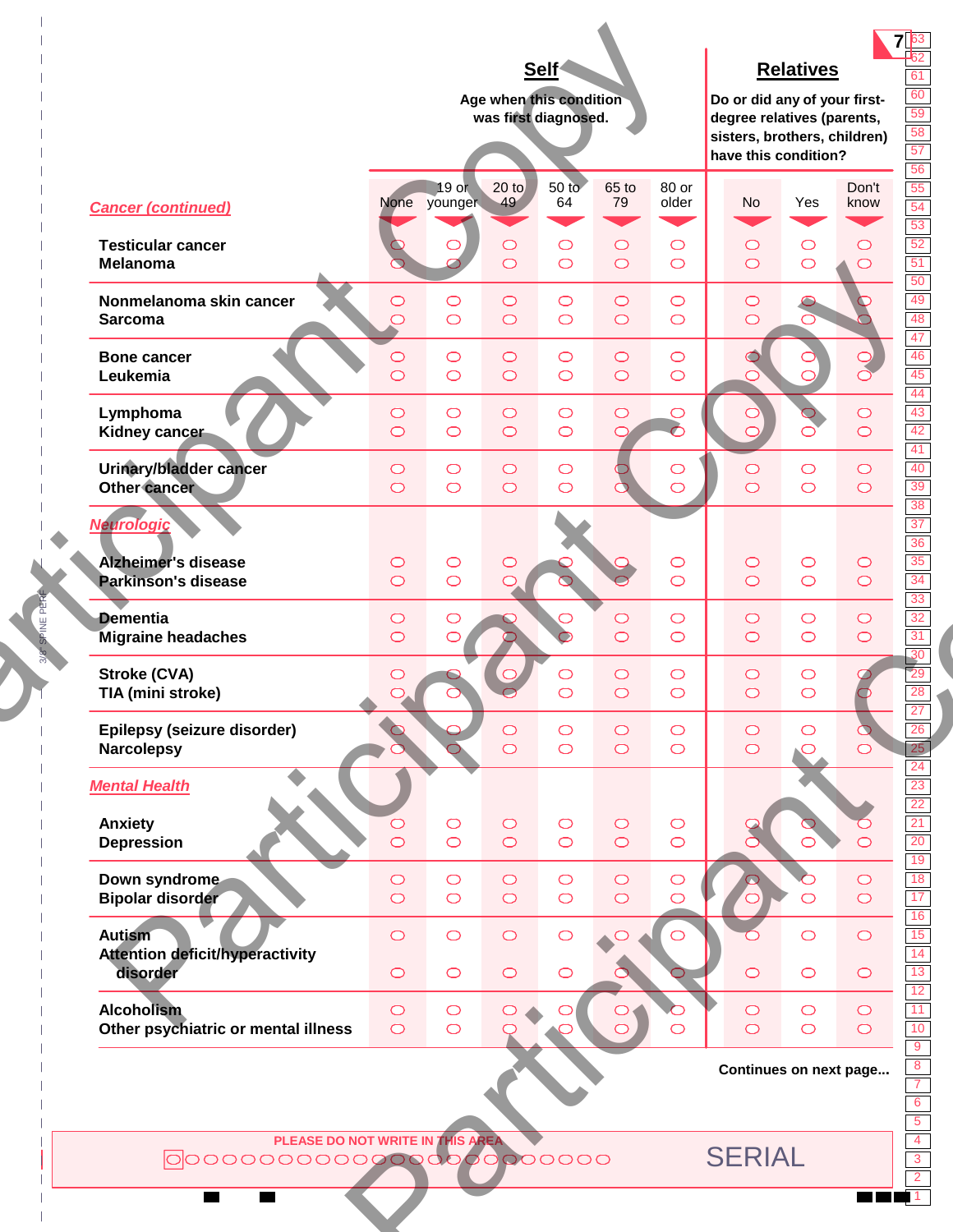|                                                                                                                                  |                               |                                        | Age when this condition<br>was first diagnosed. | <b>Self</b>                       |                                     |                                        | Do or did any of your first-<br>degree relatives (parents,<br>sisters, brothers, children)<br>have this condition? | <b>Relatives</b>                 | 8                                   |
|----------------------------------------------------------------------------------------------------------------------------------|-------------------------------|----------------------------------------|-------------------------------------------------|-----------------------------------|-------------------------------------|----------------------------------------|--------------------------------------------------------------------------------------------------------------------|----------------------------------|-------------------------------------|
| <b>Eye</b>                                                                                                                       |                               | $19$ or<br>None younger                | $\frac{20 \text{ to}}{49}$                      | <b>50 to</b><br>64                | 65 to<br>79                         | 80 or<br>older                         | No                                                                                                                 | Yes                              | Don't<br>know                       |
| Glaucoma<br><b>Cataracts</b>                                                                                                     |                               |                                        | $\circ$<br>$\circ$                              | $\circlearrowright$<br>$\bigcirc$ | $\circ$<br>$\circ$                  | $\bigcirc$<br>$\bigcirc$               | $\circ$<br>$\circ$                                                                                                 | O<br>$\circ$                     | $\circ$<br>$\circ$                  |
| <b>Abnormal distance vision</b><br>Lazy eye (amblyopia)                                                                          | $\circ$<br>$\circ$            | $\bigcirc$<br>$\bigcirc$               | $\circ$<br>$\circ$                              | $\circlearrowright$<br>$\bigcirc$ | $\circ$<br>$\circ$                  | $\bigcirc$<br>$\bigcirc$               | $\bigcirc$<br>$\circ$                                                                                              |                                  | C                                   |
| Misalignment, crossing, or wandering<br>of the eyes (strabismus)<br><b>Macular degeneration</b>                                  | $\circ$<br>$\circ$            | $\bigcirc$<br>$\circ$                  | $\circ$<br>$\circ$                              | $\circlearrowright$<br>$\bigcirc$ | $\circ$<br>$\circ$                  | $\bigcirc$<br>$\bigcirc$               |                                                                                                                    |                                  | $\bigcap$                           |
| <b>Cardiovascular</b><br>Heart attack/myocardial infarction<br><b>Coronary artery disease</b><br><b>Congestive heart failure</b> | $\circ$<br>$\circ$<br>$\circ$ | $\bigcirc$<br>$\circ$<br>$\bigcirc$    | $\bigcirc$<br>$\bigcirc$<br>$\circ$             | O<br>$\bigcirc$<br>$\bigcirc$     |                                     | $\bigcirc$<br>$\bigcirc$               | $\circ$<br>$\circ$<br>$\circ$                                                                                      | $\circ$<br>$\bigcirc$<br>$\circ$ | $\circ$<br>$\bigcirc$<br>$\bigcirc$ |
| Cardiomyopathy<br>Atrial fibrillation/arrhythmia<br><b>Congenital heart disease</b>                                              | $\circ$<br>$\circ$<br>$\circ$ | $\bigcirc$<br>$\bigcirc$<br>$\bigcirc$ | $\bigcirc$<br>$\circ$                           |                                   | $\circ$<br>$\overline{O}$           | $\bigcirc$<br>$\bigcirc$<br>$\bigcirc$ | $\bigcirc$<br>$\bigcirc$<br>$\circ$                                                                                | $\circ$<br>$\circ$<br>$\circ$    | $\circ$<br>$\circ$<br>$\bigcirc$    |
| <b>High blood pressure (hypertension)</b><br>High cholesterol (hyperlipidemia)<br><b>Blood clots in a vein</b>                   | $\circ$<br>$\circ$<br>$\circ$ | $\circlearrowright$                    |                                                 | ⌒                                 | $\bigcirc$<br>$\bigcirc$<br>$\circ$ | $\bigcirc$<br>$\bigcirc$<br>$\bigcirc$ | $\circ$<br>$\bigcirc$<br>$\circ$                                                                                   | $\circ$<br>$\circ$<br>$\circ$    | $\circ$<br>$\bigcirc$<br>$\circ$    |
| <b>Respiratory</b><br><b>Asthma</b><br>Chronic obstructive pulmonary disease<br>(COPD)                                           |                               |                                        | $\bigcirc$<br>$\bigcirc$                        | O<br>$\bigcirc$                   | $\circ$<br>$\circ$                  | $\bigcirc$<br>$\bigcirc$               | O<br>$\circ$                                                                                                       |                                  | ⊂                                   |
| Sleep apnea<br><b>Asbestosis</b>                                                                                                 |                               | $\bigcirc$<br>$\bigcirc$               | $\bigcirc$<br>$\bigcirc$                        | $\bigcirc$<br>$\bigcirc$          | $\circ$<br>$\circ$                  | $\bigcirc$<br>$\bigcirc$               |                                                                                                                    |                                  |                                     |
| <b>Pulmonary fibrosis</b>                                                                                                        | $\circ$                       | $\circ$                                | $\circ$                                         | $\circ$                           | $\bigcirc$                          | $\bigcirc$                             |                                                                                                                    | $\circ$                          | $\circ$                             |
| <b>Gastrointestinal</b><br>Acid reflux or gastroesophageal reflux<br>disorder (GERD)<br><b>Barrett's esophagus</b>               | $\circ$<br>$\circ$            | $\bigcirc$<br>$\circ$                  | $\bigcirc$<br>$\circ$                           | $\bigcirc$                        |                                     | $\circ$                                | $\circ$<br>$\circ$                                                                                                 | $\bigcirc$<br>$\circ$            | $\circ$<br>$\circ$                  |
| <b>Celiac disease</b><br>Irritable bowel syndrome (IBS)                                                                          | $\circ$<br>$\bigcirc$         | $\bigcirc$<br>$\bigcirc$               |                                                 |                                   |                                     | $\bigcirc$                             | $\bigcirc$<br>$\circ$                                                                                              | $\circ$<br>$\circ$               | $\bigcirc$<br>$\bigcirc$            |
| Crohn's disease or ulcerative colitis<br><b>Lynch syndrome or HNPCC</b>                                                          | $\circ$<br>$\bigcirc$         | $\circ$<br>$\bigcirc$                  |                                                 |                                   | $\bigcirc$<br>$\overline{\bigcirc}$ | $\bigcirc$<br>$\bigcirc$               | $\bigcirc$<br>$\circ$                                                                                              | $\circ$<br>$\circ$               | $\bigcirc$<br>$\bigcirc$            |
| Other polyposis syndrome (FAP, Peutz-<br>Jeghers, juvenile polyposis, etc.)                                                      | $\circ$                       |                                        |                                                 | $\bigcirc$                        | $\circ$                             | $\bigcirc$                             | $\circ$                                                                                                            | $\circ$                          | $\circ$                             |
|                                                                                                                                  |                               |                                        |                                                 |                                   |                                     |                                        |                                                                                                                    | Continues on next page           |                                     |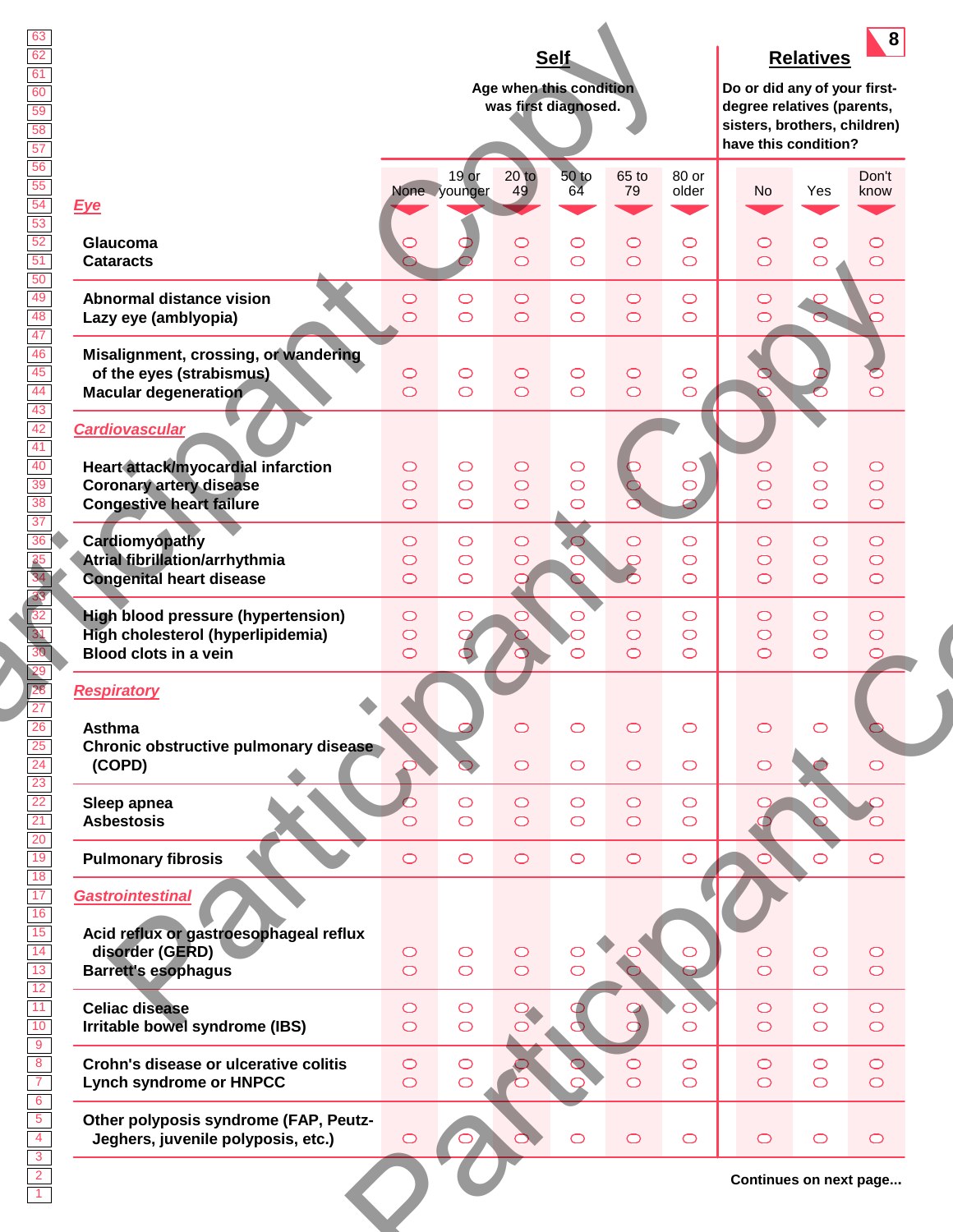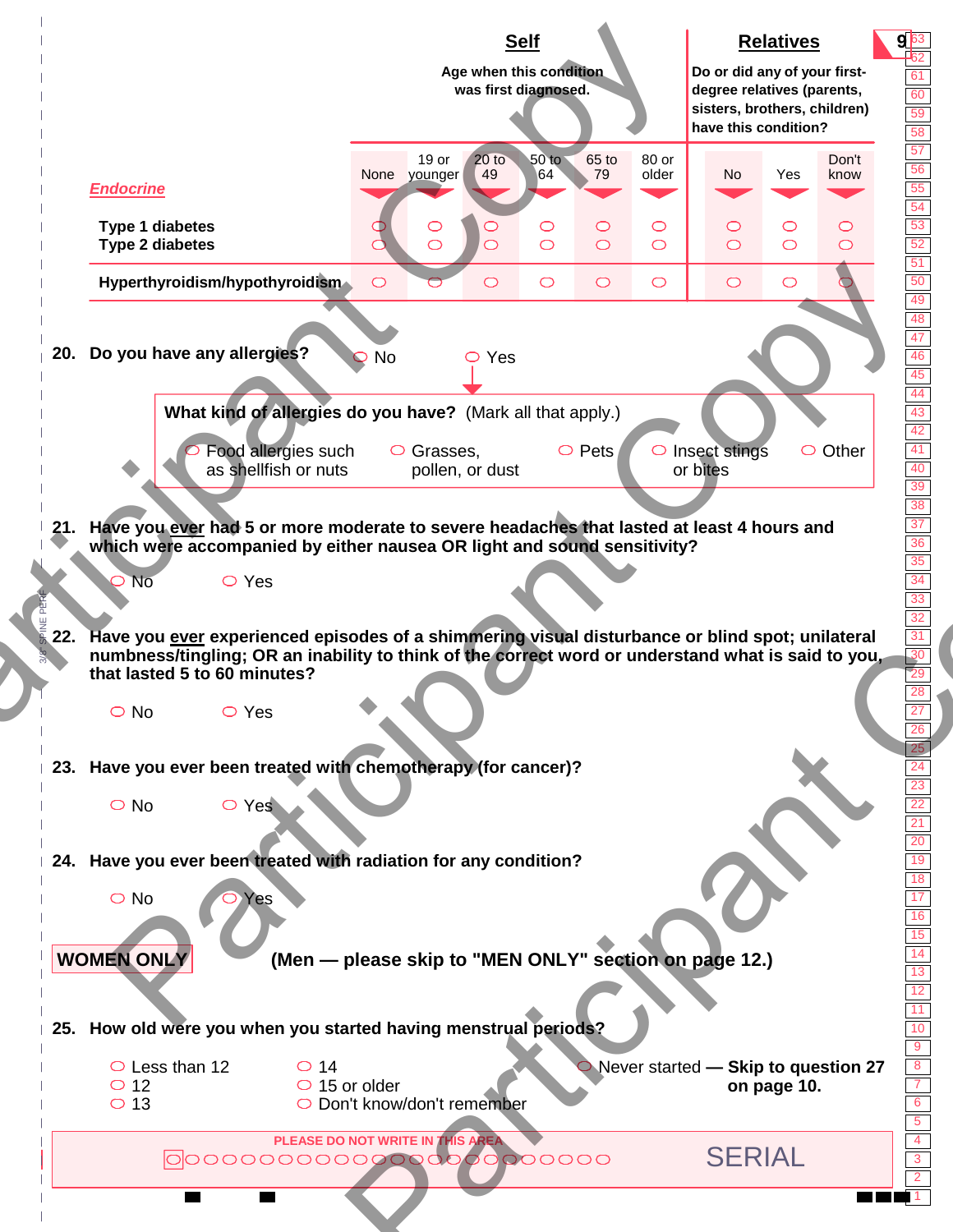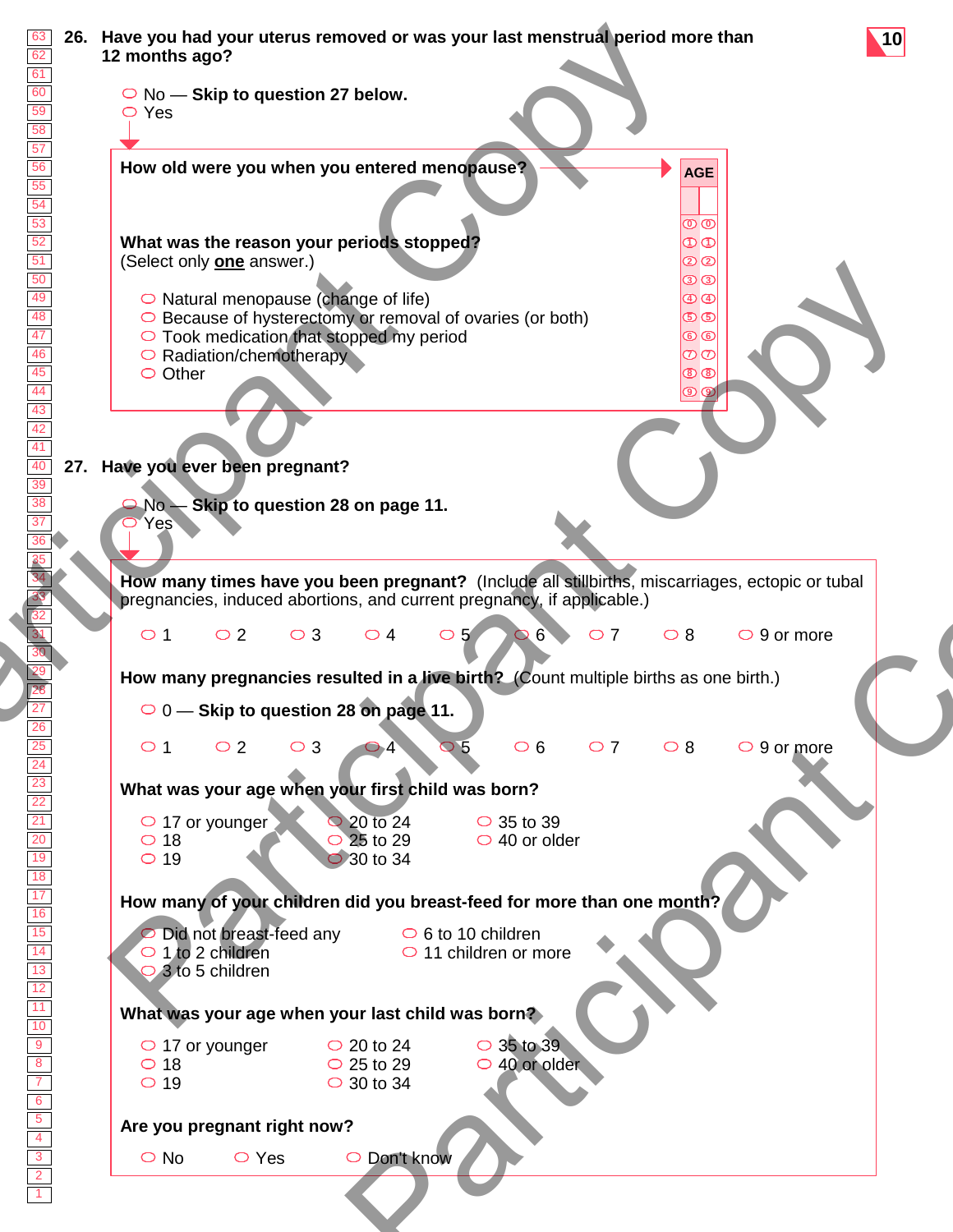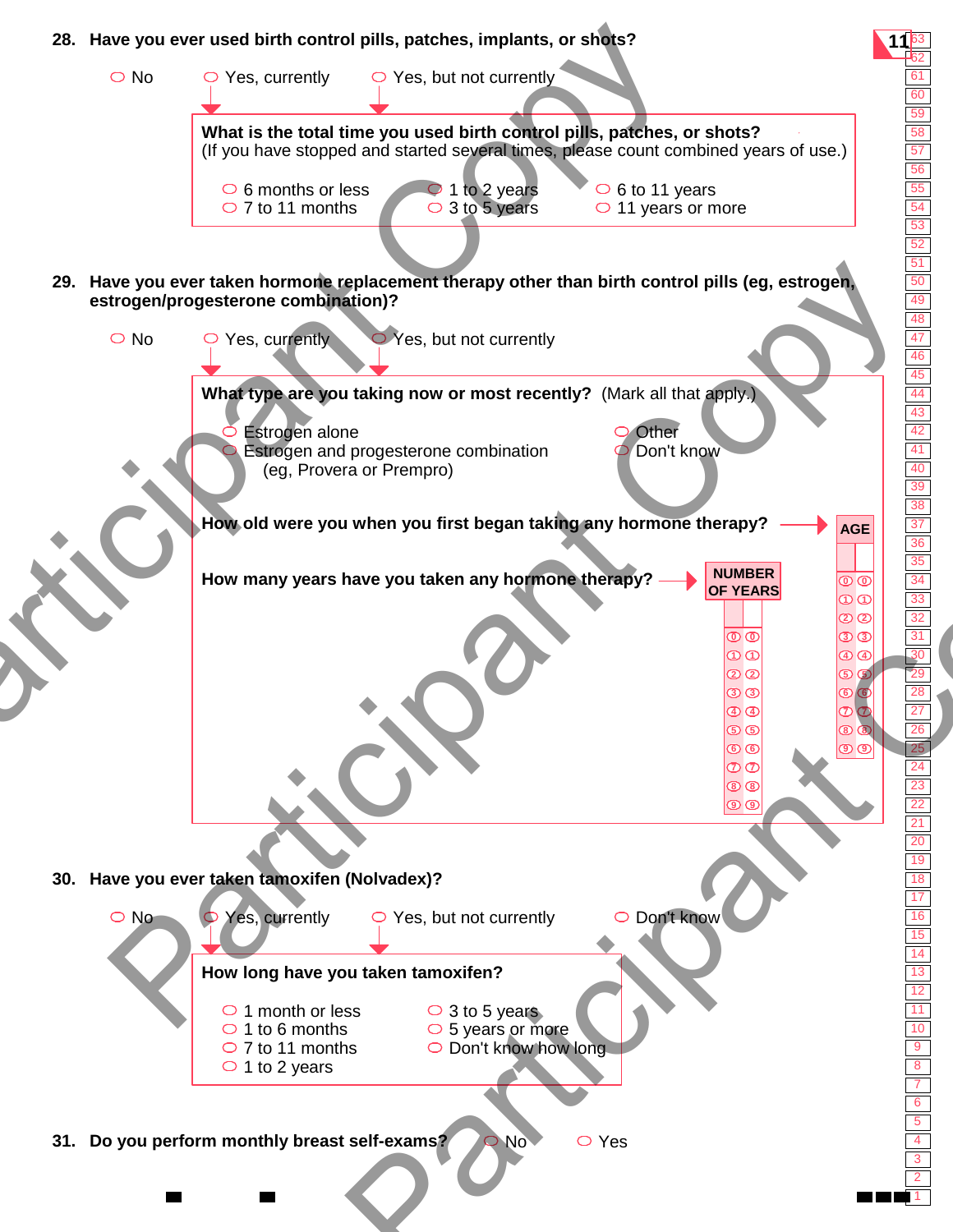| 62<br>61                                                                                      | <b>MEN ONLY</b><br>(Women - continue with "HEALTH BEHAVIORS" section below.)                                                                                                                                                                                                                                                                                                           |
|-----------------------------------------------------------------------------------------------|----------------------------------------------------------------------------------------------------------------------------------------------------------------------------------------------------------------------------------------------------------------------------------------------------------------------------------------------------------------------------------------|
| 59                                                                                            | 32. Do you examine your own testicles monthly?                                                                                                                                                                                                                                                                                                                                         |
|                                                                                               | $\bigcirc$ No<br>$\circ$ Yes                                                                                                                                                                                                                                                                                                                                                           |
| 56                                                                                            | 33. Have you ever had a prostate-specific antigen (PSA) blood test?                                                                                                                                                                                                                                                                                                                    |
| 54<br>53<br>52<br>51<br>50<br>49<br>48<br>47<br>46<br>45<br>44<br>43<br>$\frac{42}{41}$<br>40 | $\bigcirc$ No<br>Did you ever have an abnormal test?<br>$\circ$ Yes<br>$\circ$ Don't know<br>$\circ$ No<br>When was the last time you had an abnormal test?<br>O Yes<br>O Don't know<br>$\circ$ A year ago or less<br>$\circ$ More than 1 but not more than 2 years ago<br>$\circ$ More than 2 but not more than 5 years ago<br>$\circ$ More than 5 years ago<br>$\bigcirc$ Don't know |
|                                                                                               | <b>HEALTH BEHAVIORS</b>                                                                                                                                                                                                                                                                                                                                                                |
|                                                                                               |                                                                                                                                                                                                                                                                                                                                                                                        |
| 34.                                                                                           | Have you seen a dentist for a general check-up and teeth cleaning within the last 12 months?                                                                                                                                                                                                                                                                                           |
|                                                                                               | $>$ No<br>$\circ$ Yes                                                                                                                                                                                                                                                                                                                                                                  |
|                                                                                               | 35. How often do you protect your skin from the sun by using sunblock (SPF 15 or greater) or by                                                                                                                                                                                                                                                                                        |
|                                                                                               | wearing protective clothing such as a hat and a long-sleeved shirt when you go outside?                                                                                                                                                                                                                                                                                                |
| 26                                                                                            | $\circ$ Always<br>$\circ$ Sometimes<br>Never                                                                                                                                                                                                                                                                                                                                           |
|                                                                                               | 36. How often do you wear a seatbelt when driving or riding in a motor vehicle?                                                                                                                                                                                                                                                                                                        |
| 24<br>$\frac{23}{ }$<br>$\overline{22}$<br>21                                                 | $\circ$ Never<br>$\circ$ Always<br>$\circ$ Sometimes                                                                                                                                                                                                                                                                                                                                   |
| $\boxed{20}$<br>19                                                                            | 37. How often do you drive or ride in a car or other motor vehicle when the driver has been using<br>drugs, has had 3 or more drinks, or is driving under the influence?                                                                                                                                                                                                               |
| 18<br>17                                                                                      | $\circ$ Daily<br>Rarely to weekly<br>$\circ$ Never                                                                                                                                                                                                                                                                                                                                     |
| 16<br>15                                                                                      |                                                                                                                                                                                                                                                                                                                                                                                        |
| 13<br>12                                                                                      | 38. How often do you wear a helmet when riding a motorcycle, bicycle, snowmobile, rollerblades, or<br>all-terrain vehicle?                                                                                                                                                                                                                                                             |
| 11<br>10                                                                                      | I do not participate in these activities<br>$\circ$ Always<br>$\circ$ Sometimes<br>$\circ$ Never                                                                                                                                                                                                                                                                                       |
| 9<br>39.                                                                                      | Do you have a working fire extinguisher in your home?                                                                                                                                                                                                                                                                                                                                  |
| $\overline{7}$<br>$6\overline{6}$<br>$\overline{5}$                                           | $\bigcirc$ No<br>$\circ$ Yes<br>$\circ$ Don't know<br>Prefer not to answer<br>⊃                                                                                                                                                                                                                                                                                                        |
| $\overline{4}$<br>$\overline{\mathbf{3}}$                                                     | PLEASE DO NOT WRITE IN THIS AREA<br><b>SERIAL</b><br>0000000000000000000000000                                                                                                                                                                                                                                                                                                         |
| $\overline{2}$                                                                                |                                                                                                                                                                                                                                                                                                                                                                                        |
|                                                                                               |                                                                                                                                                                                                                                                                                                                                                                                        |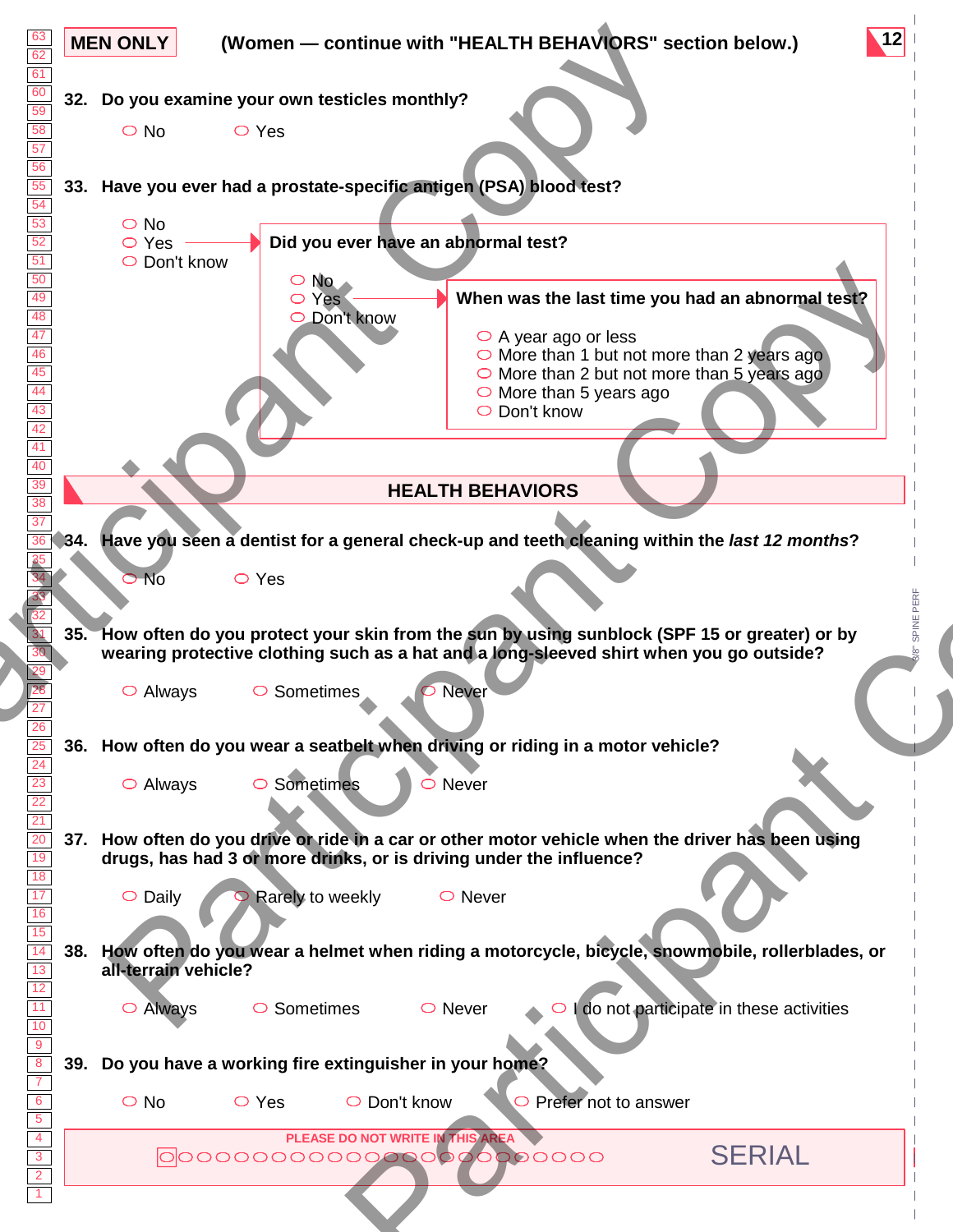1 2 3 4 5 6 7 8 9 10 11 12 13 14 15 16 17 18 19 20 21 22 23 24 25 26 27 28 29 30 31 32 33 34 35 36 37 38 39 40 41 42 43 44 45 46 47 48 49 50 51 52 53 54 55 56 57 58 59 60 61 62 **40. Do you have working smoke detectors in your home? 13**<sup>63</sup> **41. On average, how many times a day do you eat high-fat food such as red meat, fried food, whole milk, regular cheese, ice cream, baked goods, or regular salad dressing?**  $\overline{O}$  0 to 1  $\overline{O}$  2  $\overline{O}$  3 or more **42. How many servings of fruit do you eat during a typical day?** (One serving: 1 medium piece of fruit or ¾ cup fruit juice.)  $\bigcirc$  0 to 1  $\bigcirc$  2  $\bigcirc$  3  $\bigcirc$  4  $\bigcirc$  5 or more **43. How many servings of vegetables do you eat during a typical day?** (One serving: 1 cup raw, leafy vegetables, ½ cup cooked vegetables, or ¾ cup vegetable juice.)  $\bigcirc$  0 to 1  $\bigcirc$  2  $\bigcirc$  3  $\bigcirc$  4  $\bigcirc$  5 or more **44. How many servings of milk and other dairy products or calcium supplements do you get in an average day?** 1 or no servings (or less than 600 mg dose supplements) 2 to 3 servings (or between 600 and 1,200 mg dose supplements) 4 or more servings (or more than 1,200 mg dose supplements) **How many servings of diet soft drinks do you have per day?** (A serving size is 1 can or glass.) ○ None  $\circ$  1 to 2 servings  $\circ$  3 to 4 servings **46. How many servings of regular (nondiet) soft drinks do you have per day?**  (A serving size is 1 can or glass.)  $\circ$  5 to 6 servings  $\circ$  7 to 9 servings  $\circ$  10 or more servings 5 to 6 servings 7 to 9 servings 10 or more servings ○ None  $\circ$  1 to 2 servings  $\circ$  3 to 4 servings **47. How many cups of coffee, caffeinated or decaffeinated, do you drink?** O No O Yes O Don't know None **— Skip to question 48 on page 14.**  $\bigcirc$  Less than 1 cup per month  $\circ$  1 cup per week  $\circ$  2 to 4 cups per week  $\circ$  5 to 6 cups per week  $\circ$  1 cup per day  $\circ$  2 to 3 cups per day  $\circ$  4 to 5 cups per day  $\circ$  6 or more cups per day  $\circ$  Never or almost never  $\bigcirc$  About  $\frac{1}{4}$  of the time  $\bigcirc$  About  $\frac{1}{2}$  of the time  $\bigcirc$  About  $\frac{3}{4}$  of the time Always or almost always **How often is the coffee you drink decaffeinated?** 40. Do you have working smoke detectors in your home?<br>  $\frac{1}{2}$  No  $\frac{1}{2}$  Yes  $\frac{1}{2}$  Don't know<br>
41. On average, how many times a day do you eat high-rat food such as red milk, regular cheese, ice cream, baked good ne serving: 1 medium piece of Irluit of weap little (i.e.)<br>
or to the many servings of the participant Copy use at during a typical day<br>
or to the many serving is dependeble, the curve of service of the service of the many n 600 mg dose supplements)<br>
600 and 1,200 mg dose supplements)<br>
than 1,200 mg dose supplements)<br>
drinks do you have per day?<br>
e servings<br>
9 servings<br>
9 servings<br>
2 for the servings<br>
2 for the servings<br>
2 for the servings<br>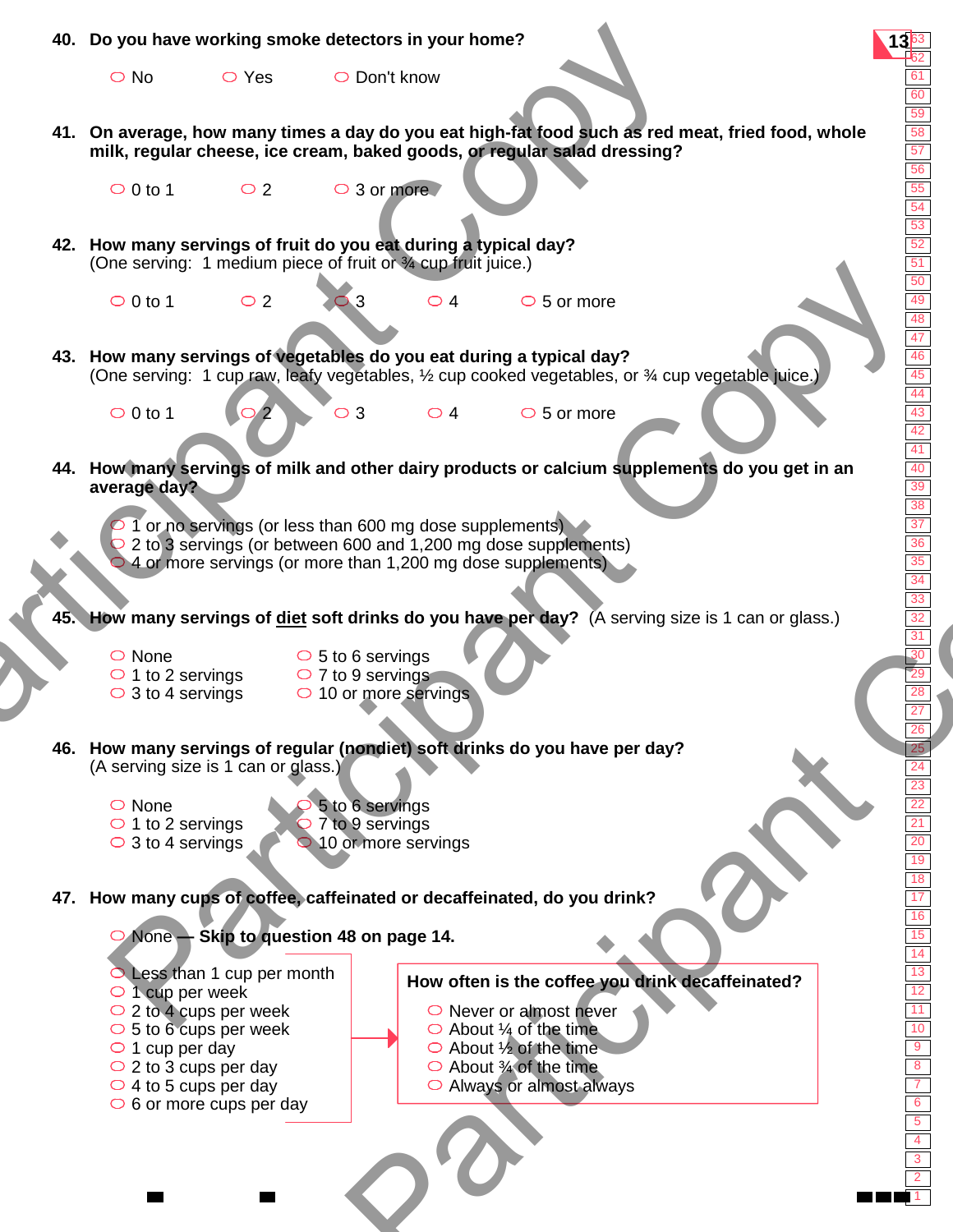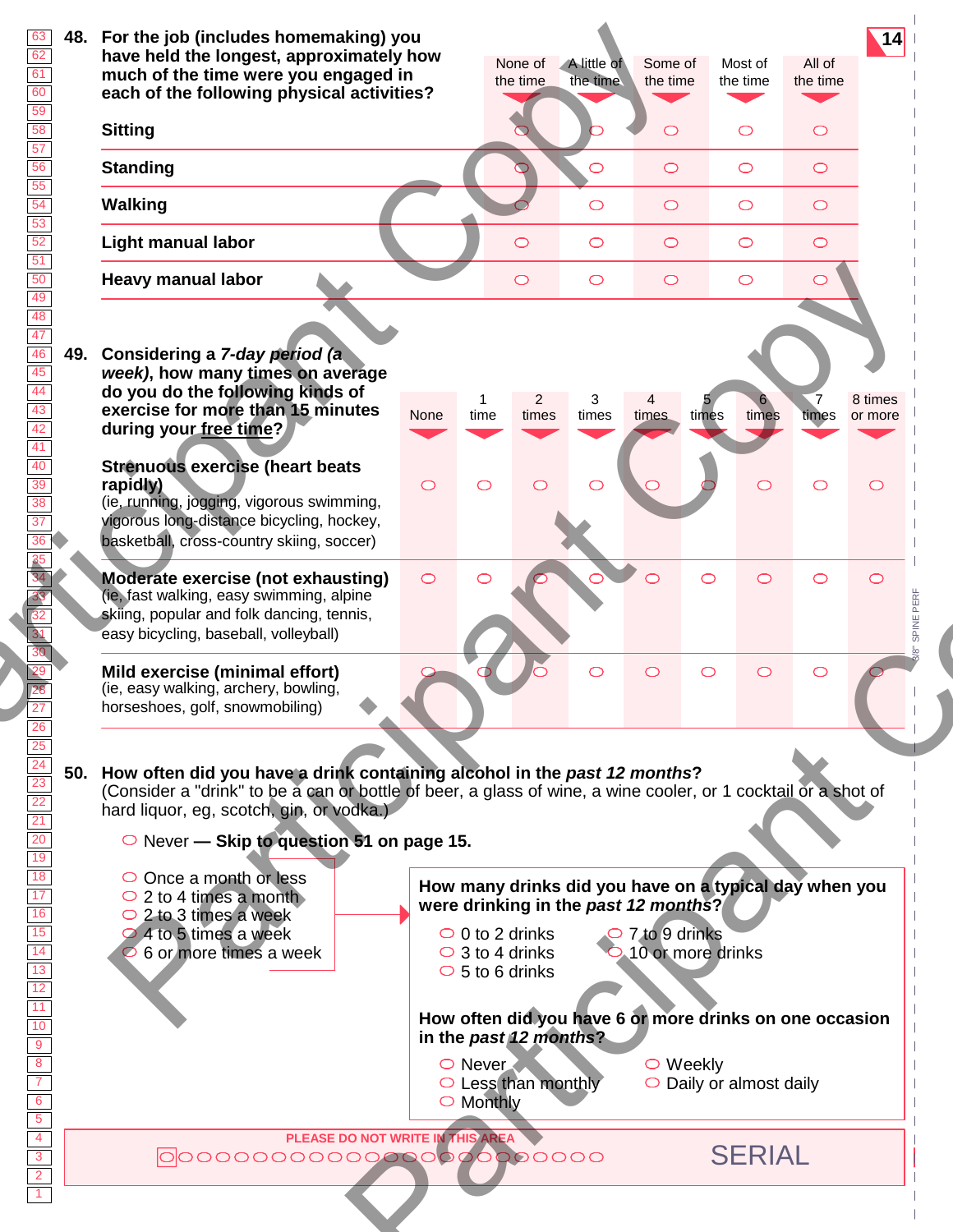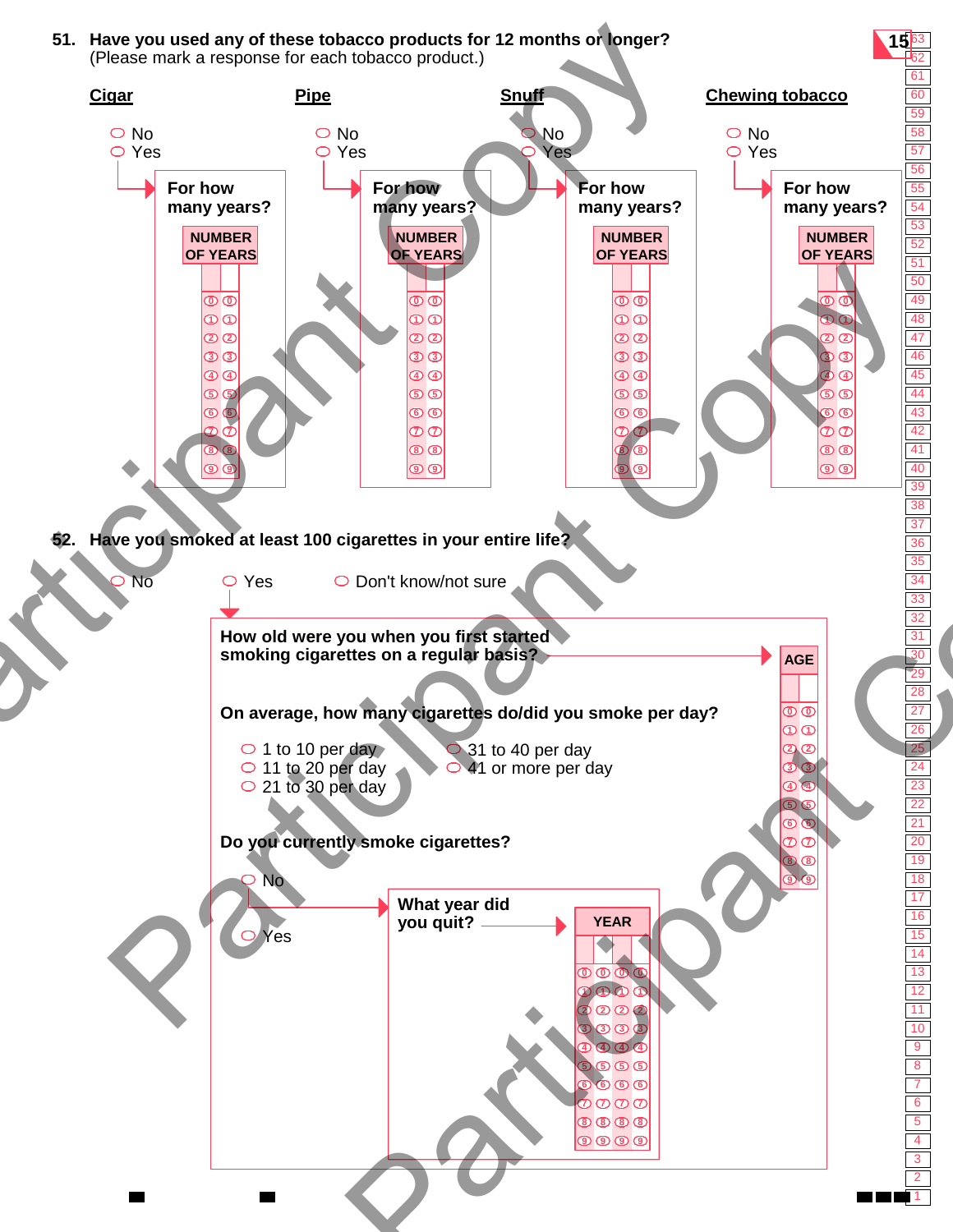| <b>NUMBER</b><br>For how many years altogether was this the case?<br>○ Yes-<br>Please indicate the amount of secondhand exposure per day by the<br>$\overline{\mathbb{D}}\,\overline{\mathbb{O}}$<br>approximate number of cigarettes or packs smoked by the person(s)<br>$\overline{\mathbf{O}}$ ന<br>from your household.<br>$\bm{\mathcal{D}}$ ව<br>$\overline{\mathcal{D}}$ ග<br>$\circ$ 1 to 10 cigarettes (up to $\frac{1}{2}$ pack)<br>$\circ$ 41 to 60 cigarettes (2 to 3 packs)<br>$\overline{\mathbf{\Phi}}\overline{\mathbf{\Phi}}$<br>$\circ$ 11 to 20 cigarettes ( $\frac{1}{2}$ to 1 pack)<br>$\circ$ More than 60 cigarettes<br>$\overline{5}$ $\overline{5}$<br>$\circ$ 21 to 40 cigarettes (1 to 2 packs)<br>(3 packs or more)<br>At what age(s) were you exposed to secondhand smoke from your<br>household? (Mark all that apply.)<br>$\circ$ 70 to 79<br>$\circ$ Younger than 5<br>$\circ$ 30 to 39<br>$\circ$ 5 to 9<br>$\circ$ 40 to 49<br>$\circ$ 80 and older<br>O 10 to 19<br>$\circ$ 50 to 59<br>$\circ$ 60 to 69<br>$\bigcirc$ 20 to 29<br>Did you ever work in an area where others smoked regularly in your presence?<br>N <sub>o</sub><br><b>NUMBER</b><br>Yes For how many years altogether was this the case?<br>Please indicate the amount of secondhand exposure per day by the<br>စ $\overline{\mathbf{0}}$<br>approximate number of cigarettes or packs smoked by the person(s)<br>$\overline{\mathbf{O}}$ $\overline{\mathbf{O}}$<br>from your work area.<br>$\bm{\mathcal{D}}$ ව<br>$\overline{\mathbf{O}}$ ග<br>$\bigcirc$ 41 to 60 cigarettes (2 to 3 packs)<br>$\circ$ 1 to 10 cigarettes (up to $\frac{1}{2}$ pack)<br>$\circledcirc$<br>$\circ$ 11 to 20 cigarettes ( $\frac{1}{2}$ to 1 pack)<br>O More than 60 cigarettes<br>$\circledcirc$<br>$\circ$ 21 to 40 cigarettes (1 to 2 packs)<br>(3 packs or more)<br>At what age(s) were you exposed to secondhand smoke from your<br>$\overline{\mathbf{B}}$ (8)<br>work area? (Mark all that apply.)<br>$\overline{\mathbf{\Theta}}$ $\overline{\mathbf{\Theta}}$<br>$\circ$ Younger than 16<br>30 to 39<br>$\circ$ 60 to 69<br>$\circ$ 16 to 19<br>$\circ$ 70 to 79<br>40 to 49<br>$\bigcirc$ 20 to 29<br>50 to 59<br>$\circ$ 80 and older<br>During the past 12 months, which vitamins, minerals, or supplements have you taken<br>regularly (2 times a week or more for at least 3 months)? (Mark all that apply.)<br>$\circ$ Folate<br>$\circ$ Fiber supplement (Metamucil, etc.)<br>None<br>Multivitamins<br>$\circ$ Iron<br>○ Fish oil/omega fatty acids/EPA/DHA<br>$\circ$ Selenium<br>$\circ$ Glucosamine<br>Prenatal vitamin<br>$\circ$ Melatonin<br><b>O</b> Vitamin A<br>$\circ$ Zinc<br>$\circ$ 5-HTP<br>$\circ$ B vitamins<br>Progesterone cream<br>$\circ$ Vitamin C<br>$\circ$ Acidophilus<br>SAM-e<br>$\circ$ Vitamin D<br>$\circ$ Bee pollen or royal jelly<br>$\supset$ Xanadrine<br>$\circ$ Vitamin E<br>$\circ$ Chondroitin<br>$\bigcirc$ Other vitamins, minerals, or supplements<br>$\circ$ CoQ10<br>$\circ$ Beta carotene<br>O DHEA<br>$\circ$ Calcium<br>PLEASE DO NOT WRITE IN THIS AREA<br><b>SERIAL</b><br>000000000000000000000000 | 60                                                                                                                                                   | $\bigcirc$ No |  |  |  |                 |
|------------------------------------------------------------------------------------------------------------------------------------------------------------------------------------------------------------------------------------------------------------------------------------------------------------------------------------------------------------------------------------------------------------------------------------------------------------------------------------------------------------------------------------------------------------------------------------------------------------------------------------------------------------------------------------------------------------------------------------------------------------------------------------------------------------------------------------------------------------------------------------------------------------------------------------------------------------------------------------------------------------------------------------------------------------------------------------------------------------------------------------------------------------------------------------------------------------------------------------------------------------------------------------------------------------------------------------------------------------------------------------------------------------------------------------------------------------------------------------------------------------------------------------------------------------------------------------------------------------------------------------------------------------------------------------------------------------------------------------------------------------------------------------------------------------------------------------------------------------------------------------------------------------------------------------------------------------------------------------------------------------------------------------------------------------------------------------------------------------------------------------------------------------------------------------------------------------------------------------------------------------------------------------------------------------------------------------------------------------------------------------------------------------------------------------------------------------------------------------------------------------------------------------------------------------------------------------------------------------------------------------------------------------------------------------------------------------------------------------------------------------------------------------------------------------------------------------------------------------------------------------------------------------------------------------------------------------------------------------------------------------------------------------------------------------------------------------------------------------------------------------------------------------|------------------------------------------------------------------------------------------------------------------------------------------------------|---------------|--|--|--|-----------------|
|                                                                                                                                                                                                                                                                                                                                                                                                                                                                                                                                                                                                                                                                                                                                                                                                                                                                                                                                                                                                                                                                                                                                                                                                                                                                                                                                                                                                                                                                                                                                                                                                                                                                                                                                                                                                                                                                                                                                                                                                                                                                                                                                                                                                                                                                                                                                                                                                                                                                                                                                                                                                                                                                                                                                                                                                                                                                                                                                                                                                                                                                                                                                                            | 59<br>58                                                                                                                                             |               |  |  |  | <b>OF YEARS</b> |
|                                                                                                                                                                                                                                                                                                                                                                                                                                                                                                                                                                                                                                                                                                                                                                                                                                                                                                                                                                                                                                                                                                                                                                                                                                                                                                                                                                                                                                                                                                                                                                                                                                                                                                                                                                                                                                                                                                                                                                                                                                                                                                                                                                                                                                                                                                                                                                                                                                                                                                                                                                                                                                                                                                                                                                                                                                                                                                                                                                                                                                                                                                                                                            | $\overline{57}$                                                                                                                                      |               |  |  |  |                 |
|                                                                                                                                                                                                                                                                                                                                                                                                                                                                                                                                                                                                                                                                                                                                                                                                                                                                                                                                                                                                                                                                                                                                                                                                                                                                                                                                                                                                                                                                                                                                                                                                                                                                                                                                                                                                                                                                                                                                                                                                                                                                                                                                                                                                                                                                                                                                                                                                                                                                                                                                                                                                                                                                                                                                                                                                                                                                                                                                                                                                                                                                                                                                                            | 56<br>55                                                                                                                                             |               |  |  |  |                 |
|                                                                                                                                                                                                                                                                                                                                                                                                                                                                                                                                                                                                                                                                                                                                                                                                                                                                                                                                                                                                                                                                                                                                                                                                                                                                                                                                                                                                                                                                                                                                                                                                                                                                                                                                                                                                                                                                                                                                                                                                                                                                                                                                                                                                                                                                                                                                                                                                                                                                                                                                                                                                                                                                                                                                                                                                                                                                                                                                                                                                                                                                                                                                                            | $\frac{54}{53}$                                                                                                                                      |               |  |  |  |                 |
|                                                                                                                                                                                                                                                                                                                                                                                                                                                                                                                                                                                                                                                                                                                                                                                                                                                                                                                                                                                                                                                                                                                                                                                                                                                                                                                                                                                                                                                                                                                                                                                                                                                                                                                                                                                                                                                                                                                                                                                                                                                                                                                                                                                                                                                                                                                                                                                                                                                                                                                                                                                                                                                                                                                                                                                                                                                                                                                                                                                                                                                                                                                                                            | $\frac{52}{51}$                                                                                                                                      |               |  |  |  |                 |
|                                                                                                                                                                                                                                                                                                                                                                                                                                                                                                                                                                                                                                                                                                                                                                                                                                                                                                                                                                                                                                                                                                                                                                                                                                                                                                                                                                                                                                                                                                                                                                                                                                                                                                                                                                                                                                                                                                                                                                                                                                                                                                                                                                                                                                                                                                                                                                                                                                                                                                                                                                                                                                                                                                                                                                                                                                                                                                                                                                                                                                                                                                                                                            | $\frac{50}{49}$                                                                                                                                      |               |  |  |  |                 |
|                                                                                                                                                                                                                                                                                                                                                                                                                                                                                                                                                                                                                                                                                                                                                                                                                                                                                                                                                                                                                                                                                                                                                                                                                                                                                                                                                                                                                                                                                                                                                                                                                                                                                                                                                                                                                                                                                                                                                                                                                                                                                                                                                                                                                                                                                                                                                                                                                                                                                                                                                                                                                                                                                                                                                                                                                                                                                                                                                                                                                                                                                                                                                            | 48<br>47                                                                                                                                             |               |  |  |  |                 |
|                                                                                                                                                                                                                                                                                                                                                                                                                                                                                                                                                                                                                                                                                                                                                                                                                                                                                                                                                                                                                                                                                                                                                                                                                                                                                                                                                                                                                                                                                                                                                                                                                                                                                                                                                                                                                                                                                                                                                                                                                                                                                                                                                                                                                                                                                                                                                                                                                                                                                                                                                                                                                                                                                                                                                                                                                                                                                                                                                                                                                                                                                                                                                            | 46<br>45                                                                                                                                             |               |  |  |  |                 |
|                                                                                                                                                                                                                                                                                                                                                                                                                                                                                                                                                                                                                                                                                                                                                                                                                                                                                                                                                                                                                                                                                                                                                                                                                                                                                                                                                                                                                                                                                                                                                                                                                                                                                                                                                                                                                                                                                                                                                                                                                                                                                                                                                                                                                                                                                                                                                                                                                                                                                                                                                                                                                                                                                                                                                                                                                                                                                                                                                                                                                                                                                                                                                            | 44                                                                                                                                                   |               |  |  |  |                 |
|                                                                                                                                                                                                                                                                                                                                                                                                                                                                                                                                                                                                                                                                                                                                                                                                                                                                                                                                                                                                                                                                                                                                                                                                                                                                                                                                                                                                                                                                                                                                                                                                                                                                                                                                                                                                                                                                                                                                                                                                                                                                                                                                                                                                                                                                                                                                                                                                                                                                                                                                                                                                                                                                                                                                                                                                                                                                                                                                                                                                                                                                                                                                                            | 43<br>$\overline{42}$                                                                                                                                |               |  |  |  |                 |
|                                                                                                                                                                                                                                                                                                                                                                                                                                                                                                                                                                                                                                                                                                                                                                                                                                                                                                                                                                                                                                                                                                                                                                                                                                                                                                                                                                                                                                                                                                                                                                                                                                                                                                                                                                                                                                                                                                                                                                                                                                                                                                                                                                                                                                                                                                                                                                                                                                                                                                                                                                                                                                                                                                                                                                                                                                                                                                                                                                                                                                                                                                                                                            | 41<br>$\frac{40}{39}$<br>54.                                                                                                                         |               |  |  |  |                 |
|                                                                                                                                                                                                                                                                                                                                                                                                                                                                                                                                                                                                                                                                                                                                                                                                                                                                                                                                                                                                                                                                                                                                                                                                                                                                                                                                                                                                                                                                                                                                                                                                                                                                                                                                                                                                                                                                                                                                                                                                                                                                                                                                                                                                                                                                                                                                                                                                                                                                                                                                                                                                                                                                                                                                                                                                                                                                                                                                                                                                                                                                                                                                                            | 38                                                                                                                                                   |               |  |  |  |                 |
|                                                                                                                                                                                                                                                                                                                                                                                                                                                                                                                                                                                                                                                                                                                                                                                                                                                                                                                                                                                                                                                                                                                                                                                                                                                                                                                                                                                                                                                                                                                                                                                                                                                                                                                                                                                                                                                                                                                                                                                                                                                                                                                                                                                                                                                                                                                                                                                                                                                                                                                                                                                                                                                                                                                                                                                                                                                                                                                                                                                                                                                                                                                                                            |                                                                                                                                                      |               |  |  |  | <b>OF YEARS</b> |
|                                                                                                                                                                                                                                                                                                                                                                                                                                                                                                                                                                                                                                                                                                                                                                                                                                                                                                                                                                                                                                                                                                                                                                                                                                                                                                                                                                                                                                                                                                                                                                                                                                                                                                                                                                                                                                                                                                                                                                                                                                                                                                                                                                                                                                                                                                                                                                                                                                                                                                                                                                                                                                                                                                                                                                                                                                                                                                                                                                                                                                                                                                                                                            |                                                                                                                                                      |               |  |  |  |                 |
|                                                                                                                                                                                                                                                                                                                                                                                                                                                                                                                                                                                                                                                                                                                                                                                                                                                                                                                                                                                                                                                                                                                                                                                                                                                                                                                                                                                                                                                                                                                                                                                                                                                                                                                                                                                                                                                                                                                                                                                                                                                                                                                                                                                                                                                                                                                                                                                                                                                                                                                                                                                                                                                                                                                                                                                                                                                                                                                                                                                                                                                                                                                                                            |                                                                                                                                                      |               |  |  |  |                 |
|                                                                                                                                                                                                                                                                                                                                                                                                                                                                                                                                                                                                                                                                                                                                                                                                                                                                                                                                                                                                                                                                                                                                                                                                                                                                                                                                                                                                                                                                                                                                                                                                                                                                                                                                                                                                                                                                                                                                                                                                                                                                                                                                                                                                                                                                                                                                                                                                                                                                                                                                                                                                                                                                                                                                                                                                                                                                                                                                                                                                                                                                                                                                                            |                                                                                                                                                      |               |  |  |  |                 |
|                                                                                                                                                                                                                                                                                                                                                                                                                                                                                                                                                                                                                                                                                                                                                                                                                                                                                                                                                                                                                                                                                                                                                                                                                                                                                                                                                                                                                                                                                                                                                                                                                                                                                                                                                                                                                                                                                                                                                                                                                                                                                                                                                                                                                                                                                                                                                                                                                                                                                                                                                                                                                                                                                                                                                                                                                                                                                                                                                                                                                                                                                                                                                            |                                                                                                                                                      |               |  |  |  |                 |
|                                                                                                                                                                                                                                                                                                                                                                                                                                                                                                                                                                                                                                                                                                                                                                                                                                                                                                                                                                                                                                                                                                                                                                                                                                                                                                                                                                                                                                                                                                                                                                                                                                                                                                                                                                                                                                                                                                                                                                                                                                                                                                                                                                                                                                                                                                                                                                                                                                                                                                                                                                                                                                                                                                                                                                                                                                                                                                                                                                                                                                                                                                                                                            |                                                                                                                                                      |               |  |  |  |                 |
|                                                                                                                                                                                                                                                                                                                                                                                                                                                                                                                                                                                                                                                                                                                                                                                                                                                                                                                                                                                                                                                                                                                                                                                                                                                                                                                                                                                                                                                                                                                                                                                                                                                                                                                                                                                                                                                                                                                                                                                                                                                                                                                                                                                                                                                                                                                                                                                                                                                                                                                                                                                                                                                                                                                                                                                                                                                                                                                                                                                                                                                                                                                                                            |                                                                                                                                                      |               |  |  |  |                 |
|                                                                                                                                                                                                                                                                                                                                                                                                                                                                                                                                                                                                                                                                                                                                                                                                                                                                                                                                                                                                                                                                                                                                                                                                                                                                                                                                                                                                                                                                                                                                                                                                                                                                                                                                                                                                                                                                                                                                                                                                                                                                                                                                                                                                                                                                                                                                                                                                                                                                                                                                                                                                                                                                                                                                                                                                                                                                                                                                                                                                                                                                                                                                                            | $\begin{array}{r c}\n\hline\n26 & 25 \\ \hline\n24 & 23 \\ \hline\n22 & 21 \\ \hline\n20 & 19\n\end{array}$                                          |               |  |  |  |                 |
|                                                                                                                                                                                                                                                                                                                                                                                                                                                                                                                                                                                                                                                                                                                                                                                                                                                                                                                                                                                                                                                                                                                                                                                                                                                                                                                                                                                                                                                                                                                                                                                                                                                                                                                                                                                                                                                                                                                                                                                                                                                                                                                                                                                                                                                                                                                                                                                                                                                                                                                                                                                                                                                                                                                                                                                                                                                                                                                                                                                                                                                                                                                                                            |                                                                                                                                                      |               |  |  |  |                 |
|                                                                                                                                                                                                                                                                                                                                                                                                                                                                                                                                                                                                                                                                                                                                                                                                                                                                                                                                                                                                                                                                                                                                                                                                                                                                                                                                                                                                                                                                                                                                                                                                                                                                                                                                                                                                                                                                                                                                                                                                                                                                                                                                                                                                                                                                                                                                                                                                                                                                                                                                                                                                                                                                                                                                                                                                                                                                                                                                                                                                                                                                                                                                                            |                                                                                                                                                      |               |  |  |  |                 |
|                                                                                                                                                                                                                                                                                                                                                                                                                                                                                                                                                                                                                                                                                                                                                                                                                                                                                                                                                                                                                                                                                                                                                                                                                                                                                                                                                                                                                                                                                                                                                                                                                                                                                                                                                                                                                                                                                                                                                                                                                                                                                                                                                                                                                                                                                                                                                                                                                                                                                                                                                                                                                                                                                                                                                                                                                                                                                                                                                                                                                                                                                                                                                            | 55.<br>18                                                                                                                                            |               |  |  |  |                 |
|                                                                                                                                                                                                                                                                                                                                                                                                                                                                                                                                                                                                                                                                                                                                                                                                                                                                                                                                                                                                                                                                                                                                                                                                                                                                                                                                                                                                                                                                                                                                                                                                                                                                                                                                                                                                                                                                                                                                                                                                                                                                                                                                                                                                                                                                                                                                                                                                                                                                                                                                                                                                                                                                                                                                                                                                                                                                                                                                                                                                                                                                                                                                                            |                                                                                                                                                      |               |  |  |  |                 |
|                                                                                                                                                                                                                                                                                                                                                                                                                                                                                                                                                                                                                                                                                                                                                                                                                                                                                                                                                                                                                                                                                                                                                                                                                                                                                                                                                                                                                                                                                                                                                                                                                                                                                                                                                                                                                                                                                                                                                                                                                                                                                                                                                                                                                                                                                                                                                                                                                                                                                                                                                                                                                                                                                                                                                                                                                                                                                                                                                                                                                                                                                                                                                            |                                                                                                                                                      |               |  |  |  |                 |
|                                                                                                                                                                                                                                                                                                                                                                                                                                                                                                                                                                                                                                                                                                                                                                                                                                                                                                                                                                                                                                                                                                                                                                                                                                                                                                                                                                                                                                                                                                                                                                                                                                                                                                                                                                                                                                                                                                                                                                                                                                                                                                                                                                                                                                                                                                                                                                                                                                                                                                                                                                                                                                                                                                                                                                                                                                                                                                                                                                                                                                                                                                                                                            |                                                                                                                                                      |               |  |  |  |                 |
|                                                                                                                                                                                                                                                                                                                                                                                                                                                                                                                                                                                                                                                                                                                                                                                                                                                                                                                                                                                                                                                                                                                                                                                                                                                                                                                                                                                                                                                                                                                                                                                                                                                                                                                                                                                                                                                                                                                                                                                                                                                                                                                                                                                                                                                                                                                                                                                                                                                                                                                                                                                                                                                                                                                                                                                                                                                                                                                                                                                                                                                                                                                                                            | $\begin{array}{r c c c} \hline 17 & 16 \\ \hline 16 & 14 \\ \hline 11 & 12 \\ \hline 11 & 10 \\ \hline 9 & 8 \\ \hline 7 & 14 \\ \hline \end{array}$ |               |  |  |  |                 |
|                                                                                                                                                                                                                                                                                                                                                                                                                                                                                                                                                                                                                                                                                                                                                                                                                                                                                                                                                                                                                                                                                                                                                                                                                                                                                                                                                                                                                                                                                                                                                                                                                                                                                                                                                                                                                                                                                                                                                                                                                                                                                                                                                                                                                                                                                                                                                                                                                                                                                                                                                                                                                                                                                                                                                                                                                                                                                                                                                                                                                                                                                                                                                            |                                                                                                                                                      |               |  |  |  |                 |
|                                                                                                                                                                                                                                                                                                                                                                                                                                                                                                                                                                                                                                                                                                                                                                                                                                                                                                                                                                                                                                                                                                                                                                                                                                                                                                                                                                                                                                                                                                                                                                                                                                                                                                                                                                                                                                                                                                                                                                                                                                                                                                                                                                                                                                                                                                                                                                                                                                                                                                                                                                                                                                                                                                                                                                                                                                                                                                                                                                                                                                                                                                                                                            |                                                                                                                                                      |               |  |  |  |                 |
|                                                                                                                                                                                                                                                                                                                                                                                                                                                                                                                                                                                                                                                                                                                                                                                                                                                                                                                                                                                                                                                                                                                                                                                                                                                                                                                                                                                                                                                                                                                                                                                                                                                                                                                                                                                                                                                                                                                                                                                                                                                                                                                                                                                                                                                                                                                                                                                                                                                                                                                                                                                                                                                                                                                                                                                                                                                                                                                                                                                                                                                                                                                                                            |                                                                                                                                                      |               |  |  |  |                 |
|                                                                                                                                                                                                                                                                                                                                                                                                                                                                                                                                                                                                                                                                                                                                                                                                                                                                                                                                                                                                                                                                                                                                                                                                                                                                                                                                                                                                                                                                                                                                                                                                                                                                                                                                                                                                                                                                                                                                                                                                                                                                                                                                                                                                                                                                                                                                                                                                                                                                                                                                                                                                                                                                                                                                                                                                                                                                                                                                                                                                                                                                                                                                                            | $\begin{array}{c c}\n\hline\n6 \\ \hline\n5 \\ \hline\n4 \\ \hline\n3 \\ \hline\n2\n\end{array}$                                                     |               |  |  |  |                 |
|                                                                                                                                                                                                                                                                                                                                                                                                                                                                                                                                                                                                                                                                                                                                                                                                                                                                                                                                                                                                                                                                                                                                                                                                                                                                                                                                                                                                                                                                                                                                                                                                                                                                                                                                                                                                                                                                                                                                                                                                                                                                                                                                                                                                                                                                                                                                                                                                                                                                                                                                                                                                                                                                                                                                                                                                                                                                                                                                                                                                                                                                                                                                                            |                                                                                                                                                      |               |  |  |  |                 |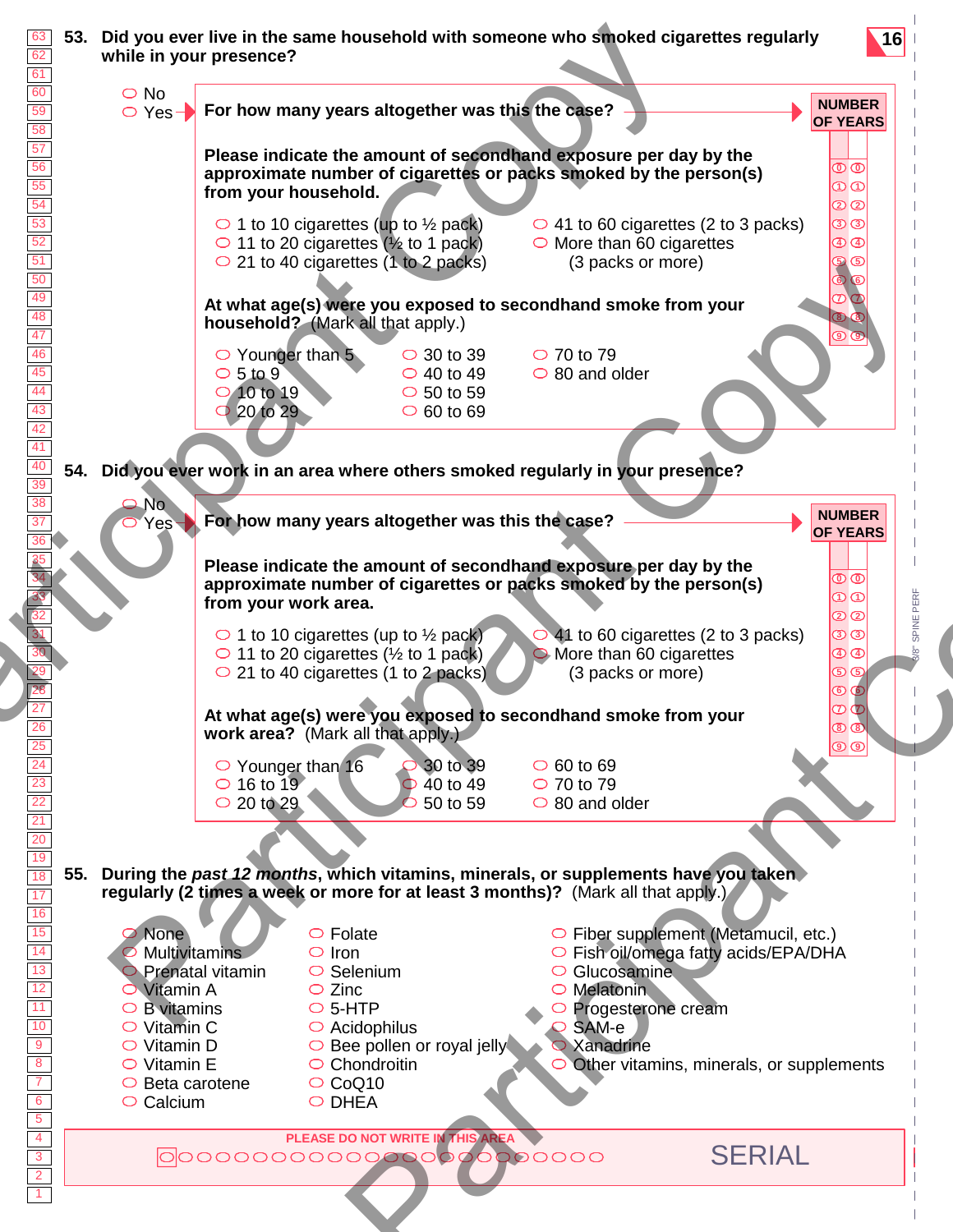| 56. | During the past 12 months, have you used the following<br>medicines on a regular basis, that is, at least once per<br>week? If so, please indicate how long you have taken each<br>medication.                                                                                                                                                                                                                                                                                                                                                 | Less<br>than<br>1 year                                             | 1 to $5$<br>years                                      | 6 to 10<br>years                                 | years<br>or more                              | 61<br>60<br>59                                |
|-----|------------------------------------------------------------------------------------------------------------------------------------------------------------------------------------------------------------------------------------------------------------------------------------------------------------------------------------------------------------------------------------------------------------------------------------------------------------------------------------------------------------------------------------------------|--------------------------------------------------------------------|--------------------------------------------------------|--------------------------------------------------|-----------------------------------------------|-----------------------------------------------|
|     | Advil, Aleve, Motrin, or other nonsteroidal, anti-inflammatory drugs<br>Celebrex, Vioxx, or Bextra<br>Aspirin - full dose or extra strength<br><b>Tylenol</b><br>Other drug taken for pain relief                                                                                                                                                                                                                                                                                                                                              | $\circ$<br>$\circlearrowright$<br>$\circ$<br>$\circ$<br>$\bigcirc$ | O<br>$\bigcirc$<br>$\bigcirc$<br>$\bigcirc$<br>$\circ$ | ◯<br>$\circ$<br>$\circ$<br>$\bigcirc$<br>$\circ$ | O<br>$\circ$<br>$\circ$<br>$\circ$<br>$\circ$ | 58<br>$\overline{57}$<br>56<br>55<br>54<br>53 |
|     | Aspirin - low dose or baby strength taken for prevention of heart<br>disease or stroke                                                                                                                                                                                                                                                                                                                                                                                                                                                         | $\circ$                                                            | $\bigcirc$                                             | $\circ$                                          |                                               | 52<br>51                                      |
|     | <b>Insulin</b><br>Glucophage<br>DiaBeta, Diabinese, Glucotrol, or Micronase<br>Actos, Avandia, or Rezulin<br>Other drug taken for diabetes mellitus (sugar diabetes)                                                                                                                                                                                                                                                                                                                                                                           | $\circ$<br>$\circ$<br>$\circ$<br>$\bigcirc$<br>$\circ$             | $\circ$<br>$\bigcirc$<br>$\bigcirc$                    |                                                  | ◯<br>O                                        | 50<br>49<br>48<br>47<br>46<br>45<br>44        |
|     | $\circ$ None of these                                                                                                                                                                                                                                                                                                                                                                                                                                                                                                                          |                                                                    |                                                        |                                                  |                                               | 43<br>42<br>41                                |
|     | <b>ENVIRONMENT</b>                                                                                                                                                                                                                                                                                                                                                                                                                                                                                                                             |                                                                    |                                                        |                                                  |                                               | 40<br>39                                      |
|     | 57. What is the nature of the business or industry where you have worked during the majority of your                                                                                                                                                                                                                                                                                                                                                                                                                                           |                                                                    |                                                        |                                                  |                                               | 38<br>$\overline{37}$<br>$\overline{36}$      |
|     | Services: Educational, Health, and Social<br><b>Active Duty Military</b><br>Construction<br>Services: Professional, Scientific, Management,<br>S Farming, Forestry, Fishing, and Hunting<br>and Administrative<br>Finance, Insurance, Real Estate, and Rental<br>Services: Waste Management<br>Services: Other (except Public Administration)<br>and Leasing<br>$\circ$ Information and Communications<br>O Telecommunications<br>Manufacturing/Production<br><b>Transportation and Warehousing</b><br>$\circ$ Mining<br><b>Utilities</b><br>⌒ |                                                                    |                                                        |                                                  |                                               | 34<br>33<br>32<br>31<br>$-30$<br>26<br>23     |
|     | $\circ$ Public Administration<br>○ Wholesale Trade<br>$\circ$ Retail Trade<br>$\circ$ Other, please specify:<br>○ Services: Arts, Entertainment, Recreation,<br>$\circ$ None of the above<br>Accommodations, and Food                                                                                                                                                                                                                                                                                                                          |                                                                    |                                                        |                                                  | Don't                                         | 22<br>$\overline{21}$<br>20                   |
|     | 58. Are, or were you ever, regularly exposed to any of the following<br>substances? (Please mark a response for each substance.)                                                                                                                                                                                                                                                                                                                                                                                                               |                                                                    |                                                        |                                                  | know                                          | $\overline{19}$<br>18<br>17                   |
|     | <b>Asbestos</b>                                                                                                                                                                                                                                                                                                                                                                                                                                                                                                                                |                                                                    |                                                        | ◯                                                | O<br>$\bigcirc$                               | 16<br>15                                      |
|     | <b>Benzene or derivatives</b><br>Chlorinated hydrocarbons (CHC), solvents, or related compounds                                                                                                                                                                                                                                                                                                                                                                                                                                                |                                                                    | $\bigcirc$                                             | $\circ$                                          | $\circ$                                       |                                               |
|     | Chromium/chromium compounds                                                                                                                                                                                                                                                                                                                                                                                                                                                                                                                    |                                                                    | $\bigcirc$                                             | $\circ$                                          | $\circ$                                       | 14<br>13<br>12<br>11                          |
|     | <b>Coal dust</b>                                                                                                                                                                                                                                                                                                                                                                                                                                                                                                                               |                                                                    | $\bigcirc$                                             | $\circ$                                          | $\circ$                                       |                                               |
|     | <b>Nickel/nickel compounds</b>                                                                                                                                                                                                                                                                                                                                                                                                                                                                                                                 |                                                                    | $\bigcirc$                                             | $\circ$                                          | $\circ$                                       |                                               |
|     | <b>Radioactive substance</b>                                                                                                                                                                                                                                                                                                                                                                                                                                                                                                                   |                                                                    | $\bigcirc$                                             | $\circ$                                          | $\circ$                                       | 10                                            |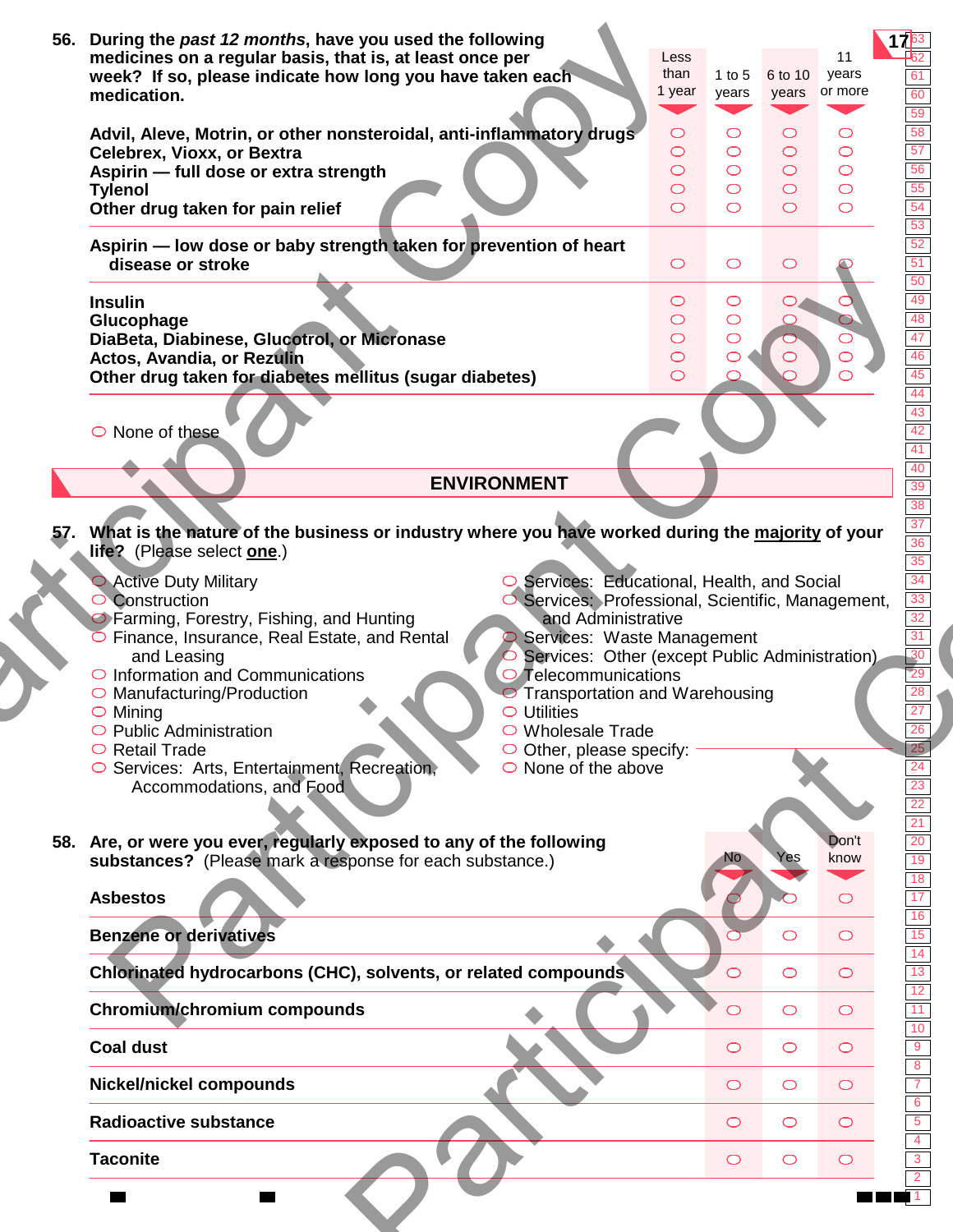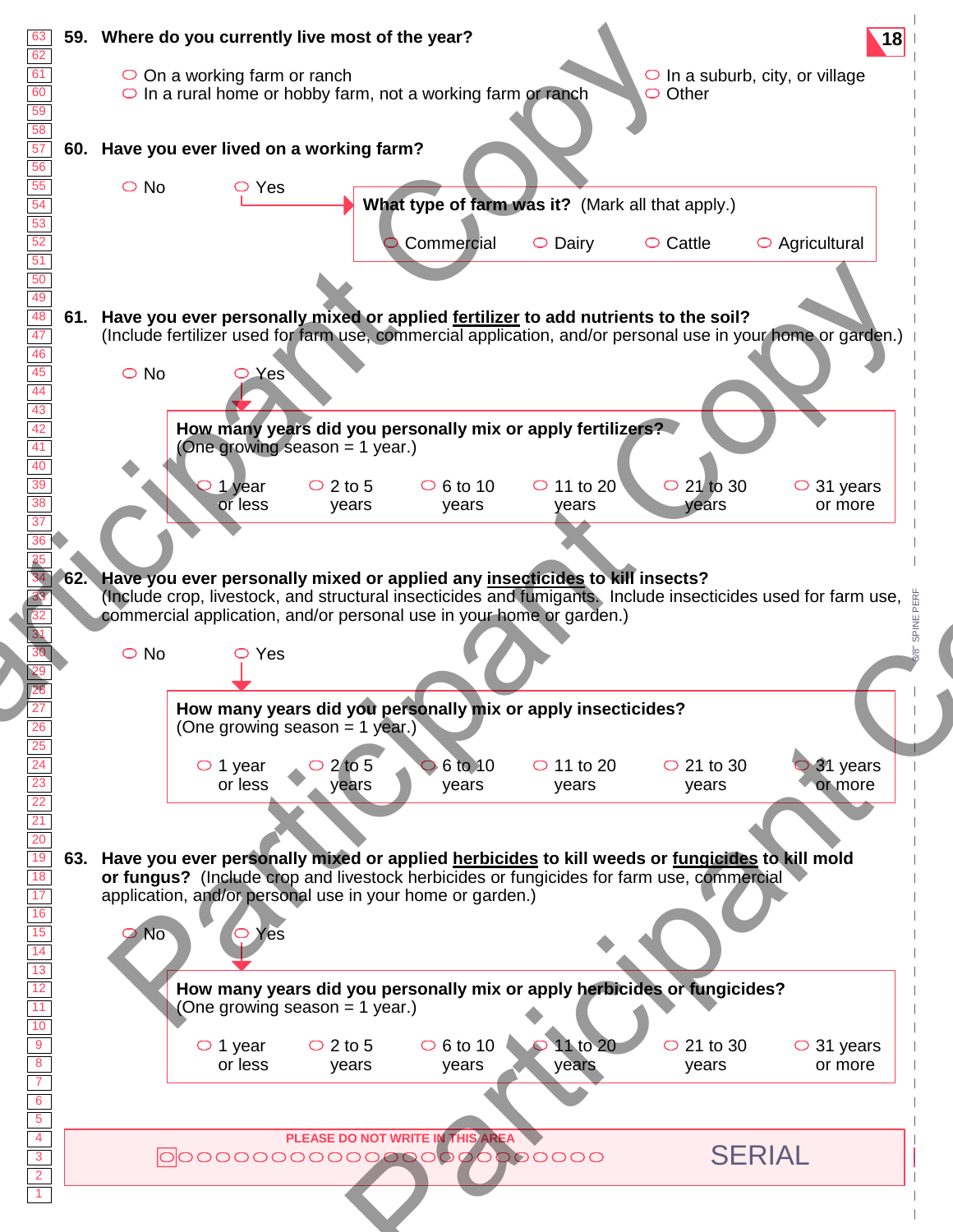